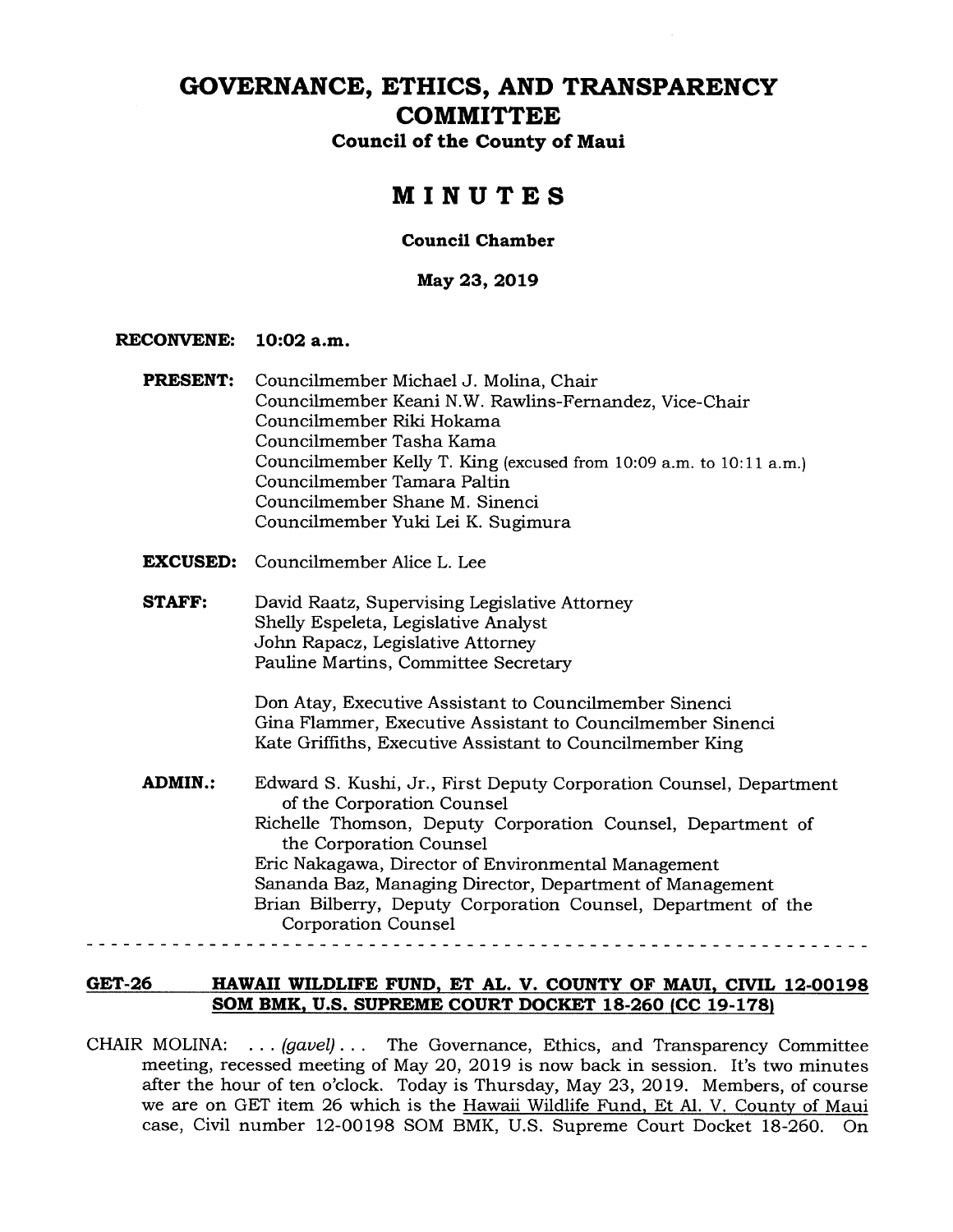### **May 23, 2019**

Monday, Members, just recapping, we received public testimony which has now been closed, and then we also received informational briefings from both the plaintiffs and the Administration. Today, the Chair's intent is to consider executive session by this body to further go into detail with regards to the proposed settlement. Before we, the Chair asks for a motion for executive session, I would like to ask the Administration to provide comments on the proposal at this time. Ms. Thomson?

- MS. THOMSON: Thank you, Chair. I wanted to just provide a little bit of clarity. There are two new resolutions that we submitted to the body this morning. One of them is simply a replacement of the resolution that relates to the plaintiff's two proposed settlement documents. And I removed...there was some language in there that a couple of Members had some issues with regarding Corp. Counsel's authority over terms and conditions, that's a standard clause that we include in I believe all of our settlement resos, but at any rate, I removed it so that there was no issue with that language. The other resolution involves a proposal that the Mayor's Office is going to present in executive session. Thank you.
- CHAIR MOLINA: Thank you, Ms. Thomson. Committee Members, any questions for Corporation Counsel? Okay. Seeing none then, all right. Very good, Members. So, at this point, the Chair will entertain going into executive session. I'll ask for a motion to go into executive session based on Section 92-5(a)(4) of the Hawaii Revised Statutes to consult with the board's attorney on questions and issues pertaining to the board's powers, duties, privileges, immunities, and liabilities. Chair will ask for a motion for executive session.

COUNCILMEMBER SUGIMURA: So moved, Chair.

CHAIR MOLINA: Moved by Member Sugimura.

COUNCILMEMBER KAMA: Second.

CHAIR MOLINA: Is there a second? Alright, second by Member Kama. Before the Chair calls for a vote, we do need six votes to go into executive session. And prior to that, Members, I should also recognize Staff who's here this morning, Staff Analyst Shelly Espeleta, Committee Secretary Pauline Martins, and also Council Services Director Mr. David Raatz. And of course from Corporation Counsel you heard Ms. Thomson, and we have the Director, newly confirmed Director of the Environmental Management<br>Department, Mr. Nakagawa. And Members that are present here, myself, And Members that are present here, myself, Councilmember Sinenci, Councilmember King, Councilmember Rawlins-Fernandez, Committee Vice-Chair, and also Councilmember Hokama, Councilmember Paltin, Councilmember Sugimura, and Councilmember Kama. Excused today is Member Lee. So, with that being said any discussion on the motion to go into executive session? Committee Vice-Chair Rawlins-Fernandez?

VICE-CHAIR RAWLINS-FERNANDEZ: Mahalo, Chair, and aloha kakahiaka.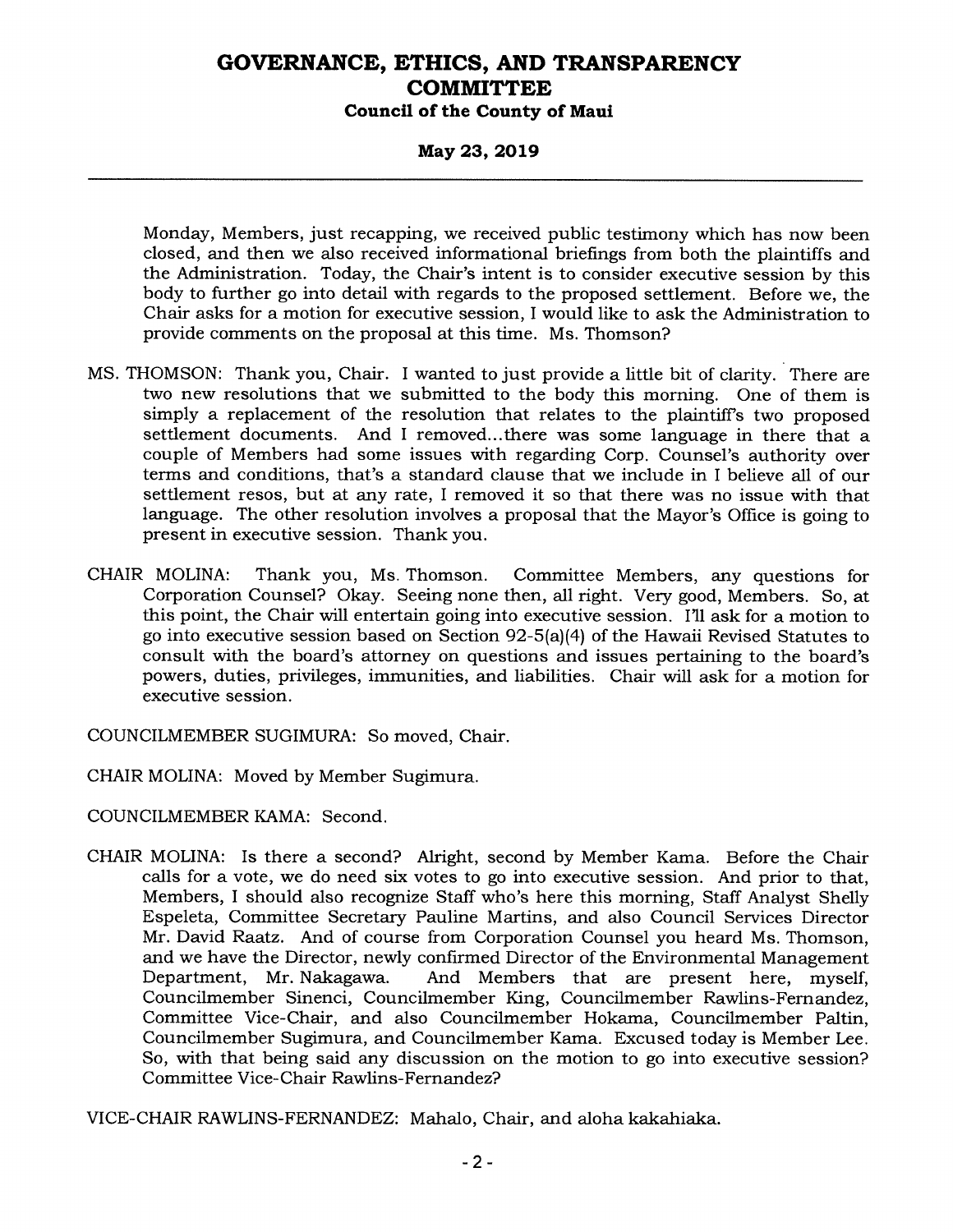#### **May 23, 2019**

CHAIR MOLINA: Good morning. Aloha.

- VICE-CHAIR RAWLINS-FERNANDEZ: I just wanted clarification on the reason that we're going into executive session.
- CHAIR MOLINA: Yes. Alright, I'll just state my reasons from my point of view. There may be some sensitive matters that need to be discussed in executive session so I guess that would be the prudent thing to do. Would you like to get further comment from Corporation Counsel?

VICE-CHAIR RAWLINS-FERNANDEZ: Yes, please.

CHAIR MOLINA: Okay, Ms. Thomson?

- MS. THOMSON: Thank you, Chair. So, the primary purpose for this executive session would be to discuss the settlement proposals that are before you, both the two proposals from the plaintiff's groups and then also the proposal from the Mayor's Office today.
- VICE-CHAIR RAWLINS-FERNANDEZ: Okay. Quick question, Chair.

CHAIR MOLINA: Proceed.

VICE-CHAIR RAWLINS-FERNANDEZ: Mahalo, Ms. Thomson, and good morning. So, the settlements that we discussed on Monday we discussed in open session so really the reason that we'd be going into open *[sic]* session is to discuss the Mayor's proposal?

CHAIR MOLINA: Proceed, Ms. Thomson.

- MS. THOMSON: Thank you. There are issues that would best be discussed in executive session as they relate to the potential liabilities that may not have been covered fully in open session. I realize that both sides shared a significant amount of information so but there are some issues that we'd prefer to discuss with you in executive session.
- VICE-CHAIR RAWLINS-FERNANDEZ: Mahalo, Ms. Thomson. Mahalo, Chair, for that clarification.
- CHAIR MOLINA: Thank you, Member Rawlins-Fernandez. And, Members, for executive session again we need six approvals, two-thirds vote to go into executive session. Chairman King?
- COUNCILMEMBER KING: Yeah, I just wanted to get clarification from you on the intent to, of separating out what's not necessary for executive session and what could be discussed in open session?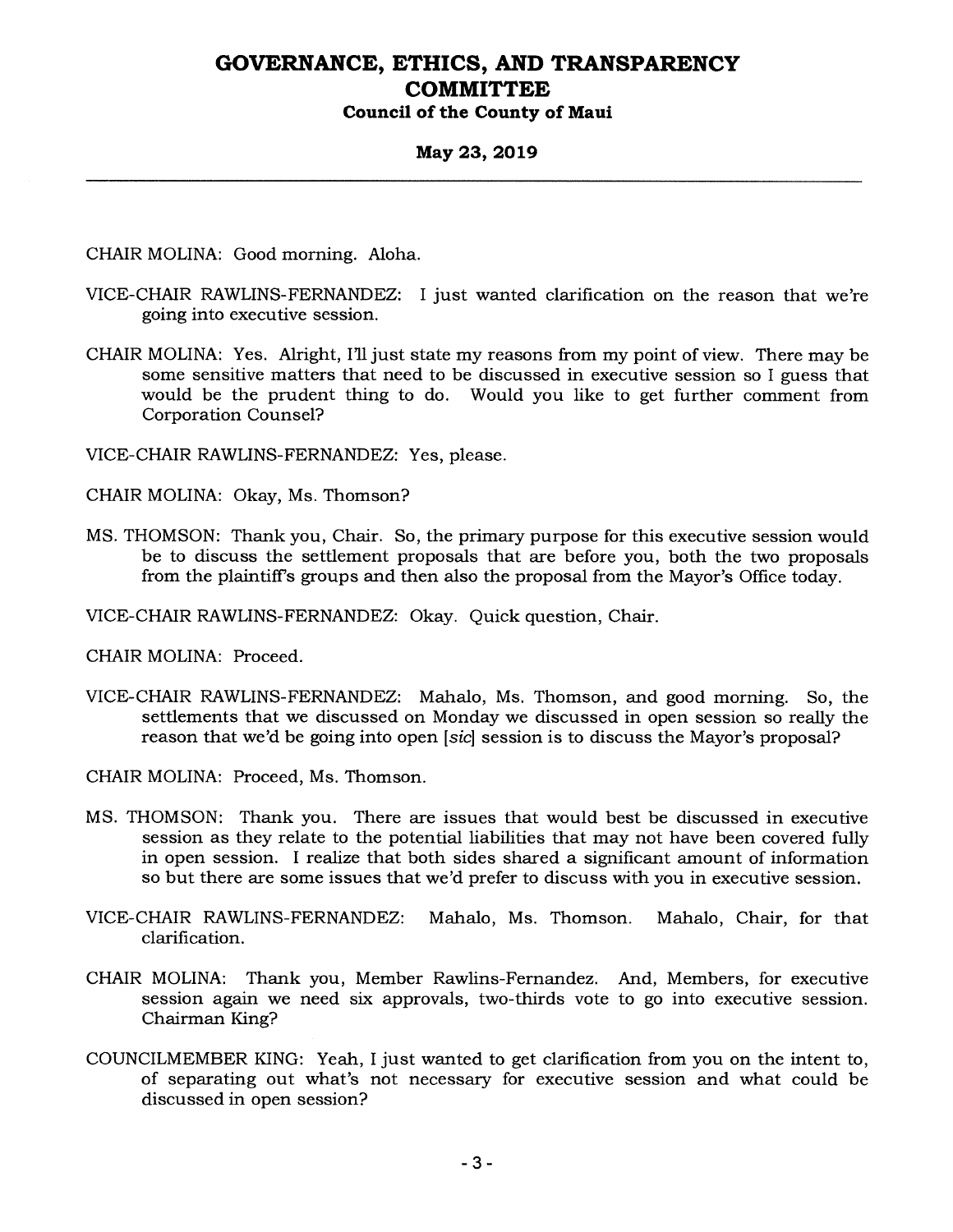#### **May 23, 2019**

- CHAIR MOLINA: You know right now, it's sort of fluid right now what is appropriate, what isn't, but we will look at all options at least from the County's standpoint. Because we are in litigation and for obvious reasons it is the Chair's opinion we need to go into executive session. Because there is...there may be some legal strategies and other matters related to this. So again, it is our responsibility, our charge as elected officials of the County of Maui to hear all points, some which may be deemed sensitive by Corporation Counsel. So again. I will hear...as Ms. Thomson had stated the So again, I will hear...as Ms. Thomson had stated the settlement proposal from the plaintiffs as well as something that is coming from the Corporation Counsel as it relates to a settlement.
- COUNCILMEMBER KING: Okay, thank you for that. And then are we...just so we can anticipate, are we also going to have...come back into open session and continue?

CHAIR MOLINA: By all means, and I will --

COUNCILMEMBER KING: Okay.

CHAIR MOLINA: --give you that option to ask questions in open session. It is the Chair's hope we can have a Committee decision made today however long it takes. So, Members, be prepared for a long ride today. We will...Chair intends to break for lunch<br>around maybe 12:30, one o'clock. We may be...have a need to come back into We may be...have a need to come back into executive session after lunch, so just giving you a look ahead. So, be prepared to go into the afternoon. I'm hoping not into the evening but I am prepared to go into the afternoon, late afternoon if possible. Member Sugimura, you had a question?

COUNCILMEMBER SUGIMURA: No.

CHAIR MOLINA: Okay, thank you.

COUNCILMEMBER KING: Thank you, Chair.

CHAIR MOLINA: Thank you. Member Paltin, followed by Member Rawlins-Fernandez.

COUNCILMEMBER PALTIN: Just double checking, the voting is in open session right?

CHAIR MOLINA: Yes, definitely, by all means, yes. Any votes on this matter will take place in open session. Alright.

COUNCILMEMBER PALTIN: Thanks.

CHAIR MOLINA: Thank you for that reminder. Member Rawlins-Fernandez?

VICE-CHAIR RAWLINS-FERNANDEZ: Mahalo, Chair. I just wanted to confirm that anything that can be discussed in open session must be discussed in open session and so we'll all be very mindful of that, yeah?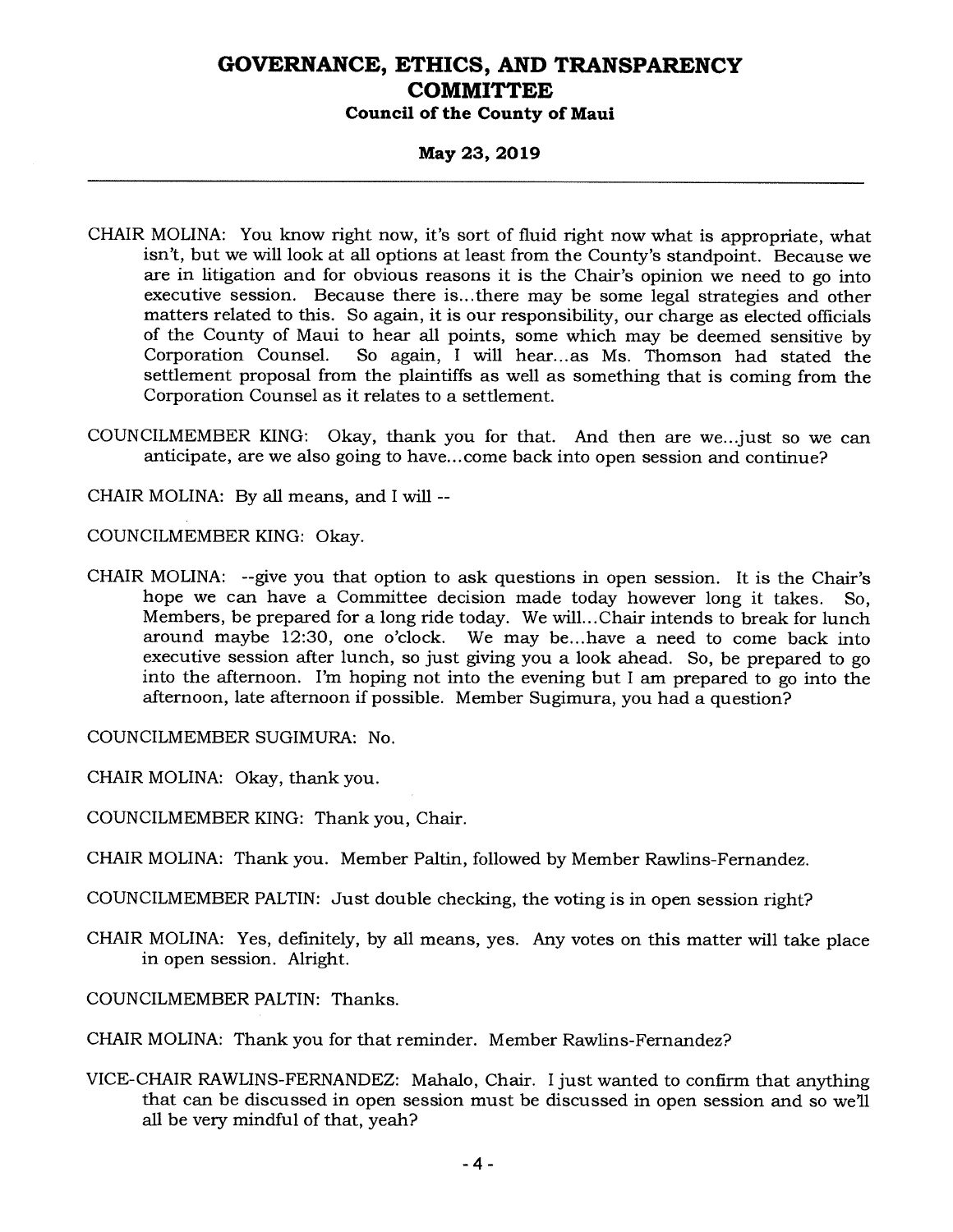#### **May 23, 2019**

- CHAIR MOLINA: So noted, yeah. And I know we discussed a lot of things already in open session so well leave it to Corp. Counsel to let us know what may...if a question is asked that may borderline a matter that goes into executive session. I'm sure they will remind us and let us know what the parameters are. Member Kama?
- COUNCILMEMBER KAMA: So, I'm really curious to see if we can do a line by line understanding or reading or interpretation of the settlement, the first settlement and what it actually means. I mean I read it but I don't...I know I don't understand a lot of that so is that something we can do in open or closed session?
- CHAIR MOLINA: Let me ask Corporation Counsel. Ms. Thomson?
- MS. THOMSON: Thank you. So, as far as the existing 2015 settlement agreement because it's a public document we can go into most of the detail of the existing settlement agreement in open session.
- COUNCILMEMBER KAMA: Okay, thank you.
- CHAIR MOLINA: Member Kama, thank you. Any other comments before executive session? Okay. Seeing none, the Chair will call for the vote for executive session. All those in favor, signify by saying "aye."

COUNCILMEMBERS VOICED AYE.

- CHAIR MOLINA: All those opposed. Thank you. The Chair will mark it eight "ayes," with one excusal, Member Lee, to go into executive session.
	- **VOTE: AYES: Chair Molina, Vice-Chair Rawlins-Fernandez, Councilmembers Hokama, Kama, Paltin, Sinenci, and Sugimura.** 
		- **NOES: None.**
		- **ABSTAIN: None.**
		- **ABSENT: None.** 
			- **EXC.: Councilmembers King and Lee.**

**MOTION CARRIED.** 

**ACTION: APPROVE; RECESS open meeting and CONVENE executive meeting.**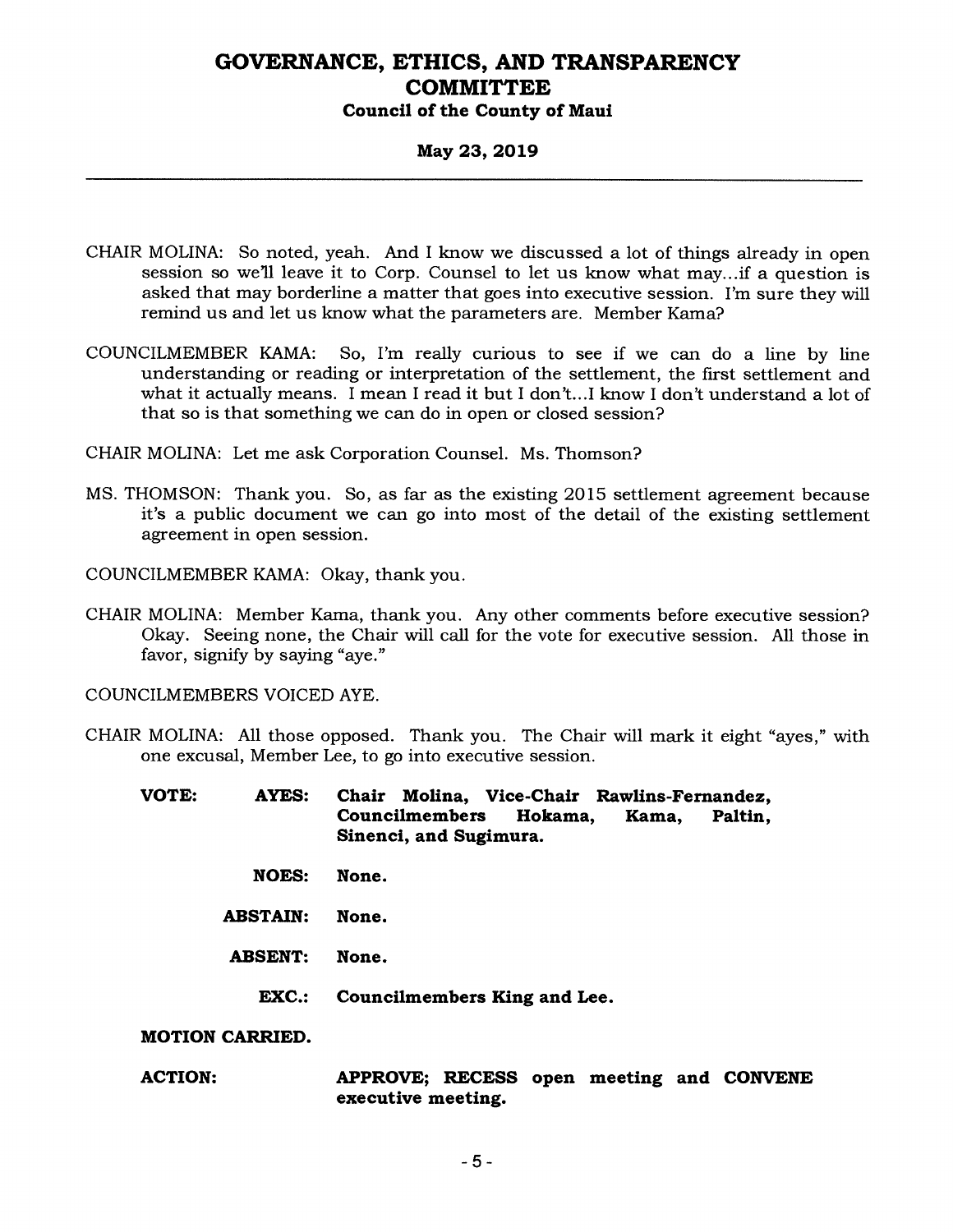### **May 23, 2019**

CHAIR MOLINA: So, Members, and also members in the, of the public --

COUNCILMEMBER PALTIN: Chair?

CHAIR MOLINA: --in the gallery, we will have to prepare --

COUNCILMEMBER PALTIN: Chair?

CHAIR MOLINA: --the Chambers for executive session. Yes?

COUNCILMEMBER PALTIN: You had one more missing.

CHAIR MOLINA: Oh, I'm sorry. I thought...where did Chairman King go? Okay. Well, we'll mark it seven "ayes." So if no objections, we'll restate for the record, it is seven "ayes" for executive session, and two excusals, Member Lee and Chairman King. Okay. Alright, we will, again, Members, Staff will prepare the Chambers for executive session, which means members of the gallery, you have to clear the room, and then we will have members of the Administration to participate with this particular matter. So, we will recess this meeting to prepare the Chambers for executive session. Meeting in recess. . . . *(gavel) . . .* 

**RECESS: 10:11 a.m.** 

#### **RECONVENE: 4:17 p.m.**

- CHAIR MOLINA: . . . *(gavel) . . .* The recessed GET meeting of May 20, 2019 is now back in open session. Today is Thursday, May 23rd, 4:17 p.m. Members, we have just completed executive session, and what was included in the executive session was a discussion on the proposed settlement, the May 10th resolution as well as a proposal from the Administration. At this point before any recommendations are made by the Chair, are there any questions for Corporation Counsel or the Department in open session? I believe, Member Rawlins-Fernandez, you have a couple of questions in open session? Chair recognizes you.
- VICE-CHAIR RAWLINS-FERNANDEZ: Mahalo, Chair. Okay, I had a number of questions for open session that I was saving for when we got back to open session so mahalo for this opportunity to ask them in open session. Ms. Thomson, one of the big fears that consistently come up is about what the Ninth Circuit decision means to other groundwater discharges and that in Monday's meeting you mentioned that Department of Health would, you know, enforce. What is the likelihood of Department of Health enforcing and fining our homeowners with cesspools?

CHAIR MOLINA: Ms. Thomson?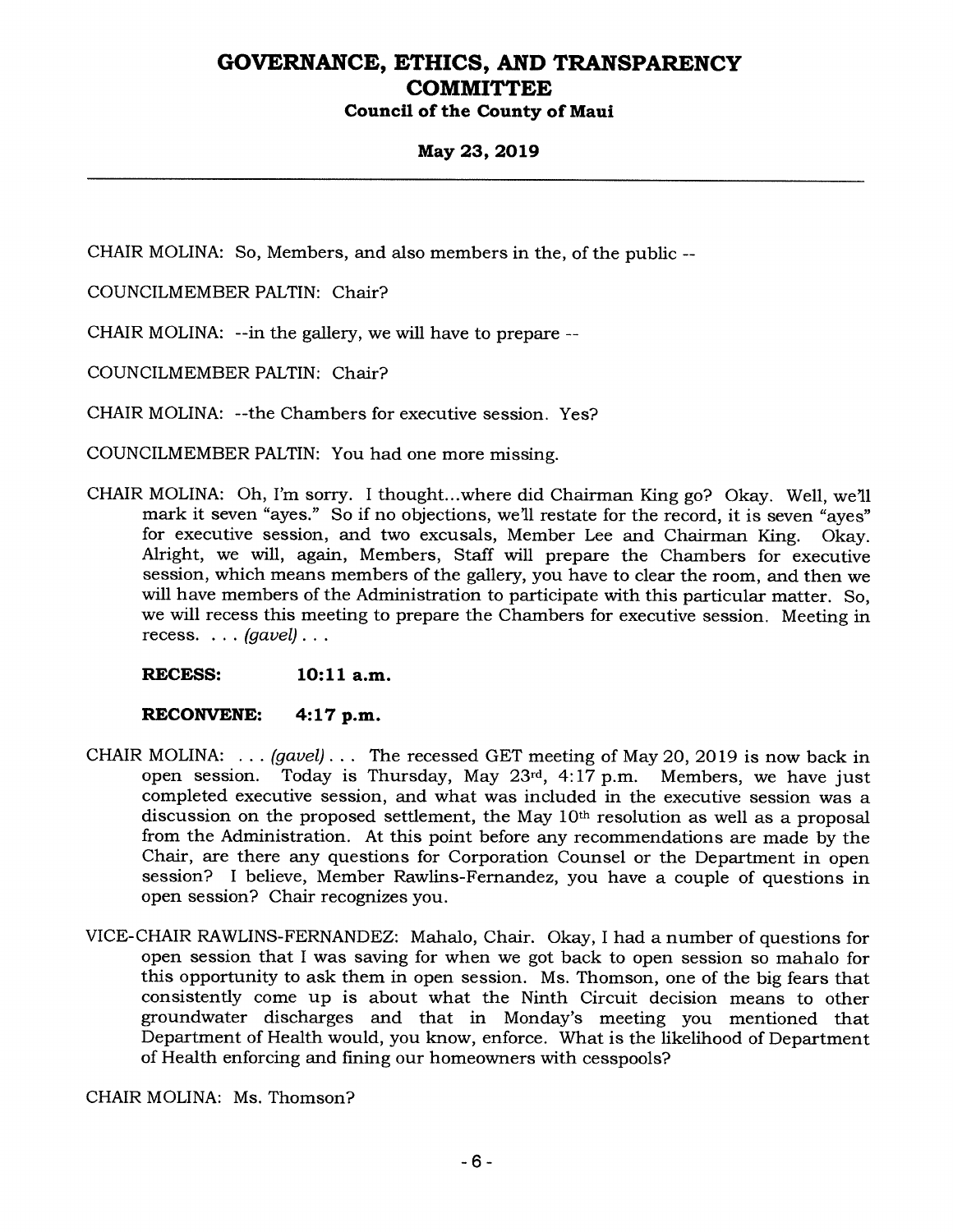#### **May 23, 2019**

- MS. THOMSON: Thank you, Chair. And I was trying to find a, it's a one-page handout that was passed out today and it's two pictures. On the top...thanks. It's this picture here. So, on the top it's a picture of a small resort condominium complex in Massachusetts, and the bottom picture is a picture of the, some of condominiums at Maalaea. And on the back are some excerpts from amicus briefs, and one of them describes a case that is citing to the Ninth Circuit's decision and that's in...it's called Wychmere Shores Condominium Trust. And the entire amicus brief is in Granicus and like I said just the, just this excerpt is printed on the back of that, this document, and it says the controlling version of the Ninth Circuit's test will implicate parties like Wychmere Condominium/Resort and millions of residential septic system owners, and thus will have pervasive adverse effects. So, this is provided in order to let the body know that the Ninth Circuit's decision is currently being used to bring other...to support other complaints on the same type of groundwater that's hydrologically connected to a water of the US.
- VICE-CHAIR RAWLINS-FERNANDEZ: Mahalo for the information, it didn't answer my question though. What is the likelihood of Department of Health actually enforcing against our 12,000 cesspools?
- CHAIR MOLINA: Ms. Thomson?
- MS. THOMSON: Thank you. So, the State Department of Health could bring an enforcement action based upon the Ninth Circuit's test. Citizen groups similar to the ones that As far as the likelihood I cannot predict those percentages.
- VICE-CHAIR RAWLINS-FERNANDEZ: 'Cause I met with the head Corporation Counsel yesterday, and she said that as our legal advisors, Corporation Counsel should give us a fair estimation or percentage or possibility, probability of that enforcement happening. I asked Ms. Lutey to be on the floor today, unfortunately she's sick and is not at work. But one of the things that she said she would have said if she were here is that it would be highly unlikely.

CHAIR MOLINA: Ms. Thomson, you care to respond?

- MS. THOMSON: Since I wasn't in that conversation, I do not know what was said, but I think that may be a question that you could address to the Department of Health. I didn't...you know in terms of just the likelihood of being sued. I know that earlier this week you brought up, you know, that anyone can sue at any time for any reason so, you know.
- VICE-CHAIR RAWLINS-FERNANDEZ: Right. But just factoring in all the realities of how much enforcement we have with Department of Health, the fact that they haven't enforced before, the fact that each cesspool would have to be traced to the ocean, like just it's not going to happen. And that for that fear tactic to be continued to be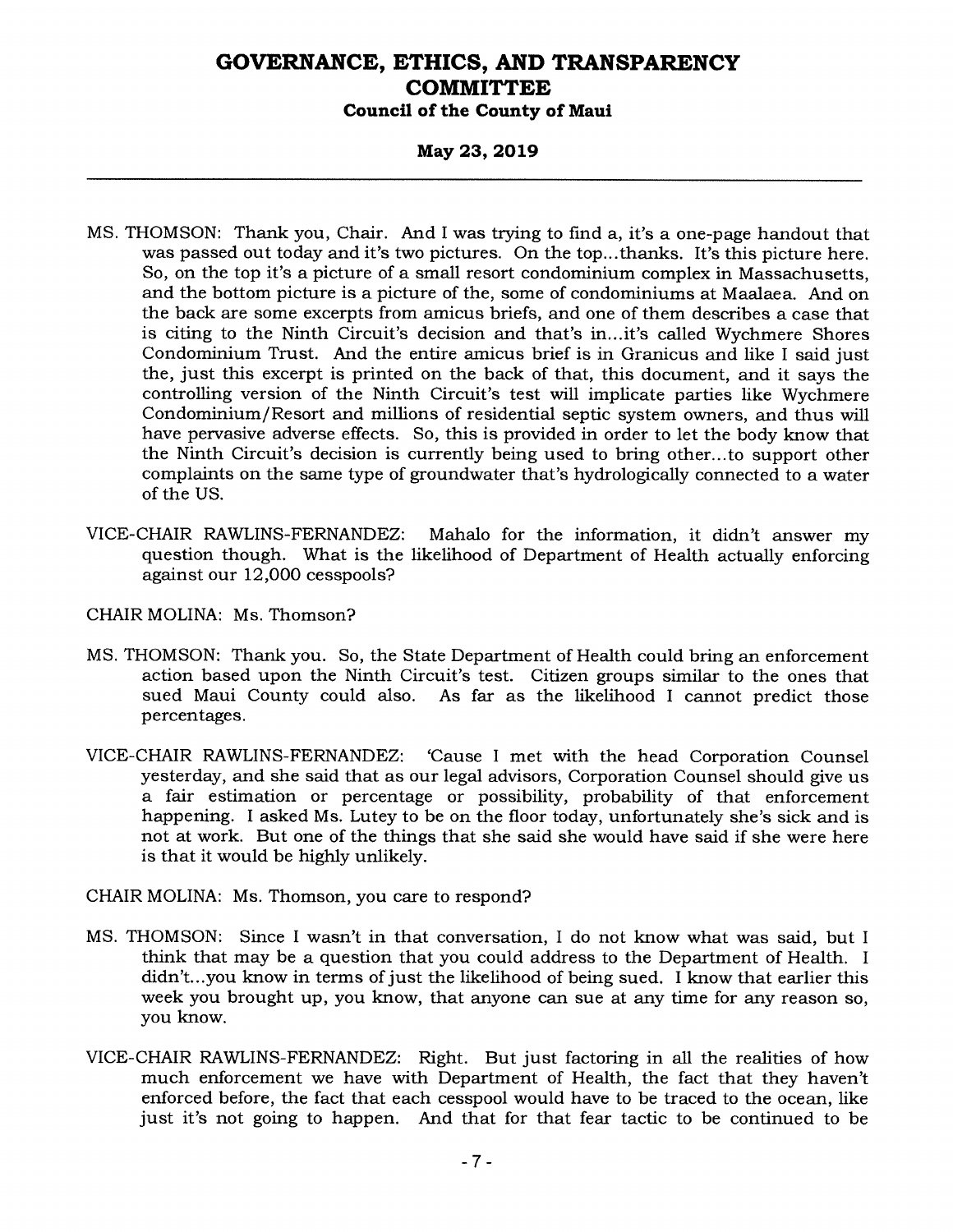### **May 23, 2019**

reiterated is not doing us justice, because it is used, it is being used to scare our residents and that's...it's not going to happen. And so, I would like for, you know, Corporation Counsel as our attorneys to stop doing that and to be more impartial.

- CHAIR MOLINA: Okay. Mr. Director, you have a comment or a response to Member Rawlin's inquiry?
- MR. NAKAGAWA: Yes, Chair. Thank you. Once again, I am part of the Cesspool Working Group, and in my...I mean are you looking for an opinion? I mean in my opinion they...it's highly likely, because they are already trying to close cesspools by 2050. If this becomes law, that only gives them a reason to all of a sudden implement that immediately.

VICE-CHAIR RAWLINS-FERNANDEZ: And... Chair, a follow up?

CHAIR MOLINA: Proceed.

VICE-CHAIR RAWLINS-FERNANDEZ: And how would it be implemented immediately?

CHAIR MOLINA: Mister...

VICE-CHAIR RAWLINS-FERNANDEZ: You know government doesn't work that fast.

- CHAIR MOLINA: Okay, Mr. Nakagawa, if you can give us a non-legal opinion on it, at least just as a perspective of an engineer and your role as the Director?
- MR. NAKAGAWA: Alright, thanks, Chair. In my dealings with the Department of Health, in my experience as well as we are a regulating body for grease traps and cesspool...I mean grease traps, is that I don't know exactly how they're going to do it but this is the way we normally do it. And it's that once it becomes law, we are just...have to implement that. And so, what's going to happen is they know the 12,000 who has cesspools, they will issue a letter stating this is the new law and you shall comply by this. Whether that's a permit, whether that's upgrading it, or whatever it is, if you choose not to by that certain timeframe, that's when they implement the fees, penalties, et cetera, and that's just the normal regulatory process that they take. That's kind of what we do. I'm not sure, I guess Miss...you know people who live Upcountry who were already notified, Member Sugimura maybe can enlighten us more, but that is the process in which our understanding is. And so, once it becomes law and you choose not to follow, it becomes negligence. And what our experience with the Department of Health, HIOSH, OSHA, whoever it is, once you know and you become negligent, they throw the full penalties at you. When you try to comply and do that and work with them, the penalties are less and you...but you still need to comply with that law.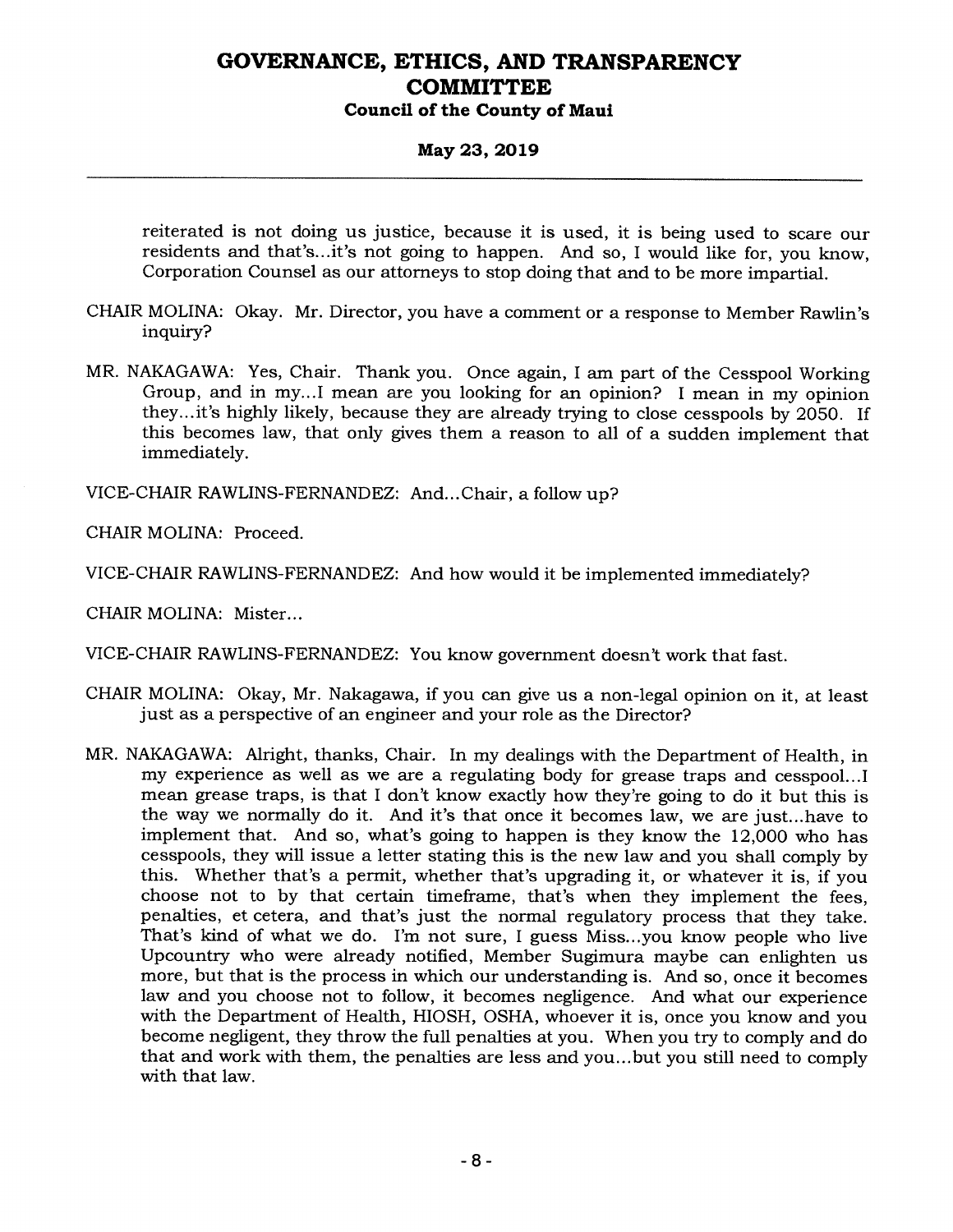#### **May 23, 2019**

VICE-CHAIR RAWLINS-FERNANDEZ: So, the question is for Corp. Counsel. Wouldn't they need, wouldn't Department of Health need to first develop administrative rules on how they would enforce this?

CHAIR MOLINA: Ms. Thomson?

- MS. THOMSON: The Ninth Circuit test if it becomes law, that becomes law and would rule...would govern over administrative rules or agency guidance. For example, the EPA issued that statement in April, regarding their current opinion on groundwater connection, and if the Ninth Circuit decision stands, that would overrule that EPA guidance document. So, the Ninth Circuit decision will become the law in the Ninth Circuit, throughout the Ninth Circuit regardless of whether administrative rules are in place or not in place.
- VICE-CHAIR RAWLINS-FERNANDEZ: So, even if a homeowner was fined, they would still need to...they would be required to follow the new traceability requirement to trace one individual cesspool to the ocean?
- CHAIR MOLINA: Mr. Kushi, you'd like to respond to Member Rawlin's questions?
- MR. KUSHI: Mr. Chair, to clarify Member Rawlin's statement. You know we haven't spoken to Moana about your conversation yesterday. I'm not sure why or why she said that, if she did say it, but I can kind of say this also...
- VICE-CHAIR RAWLINS-FERNANDEZ: It wasn't something that Moana said to me, Mr. Kushi, it's in the ruling under the traceability test in the Ninth Circuit.
- MR. KUSHI: I didn't hear your question but if I may finish, Mr. Chair? The likelihood of Department of Health enforcing the Ninth Circuit opinion if it still stands may not happen in our lifetime, but again, if the Ninth's opinion's... Ninth Circuit opinion stands, it's the law of the land. And again, even if the Department of Health has not instituted a program for cesspools or septic tanks, you know as well as I do regulations are complaint driven. So, you know, anybody can file a complaint against anybody saying you're breaking the law by having the cesspools. What and when the Department of Health will do is up to them. I would imagine if the Ninth Circuit opinion stands, their hands will be full dealing with injection wells first. So, I'll respond in that way.
- VICE-CHAIR RAWLINS-FERNANDEZ: Mahalo, Mr. Kushi, I really appreciate your response. It helps to clarify the presentation that was given by Mr. Nakagawa on Monday that the penalties wouldn't come immediately, because that misinformation is being spread. So, I appreciate that clarification that those types of penalties would probably not happen in our lifetime.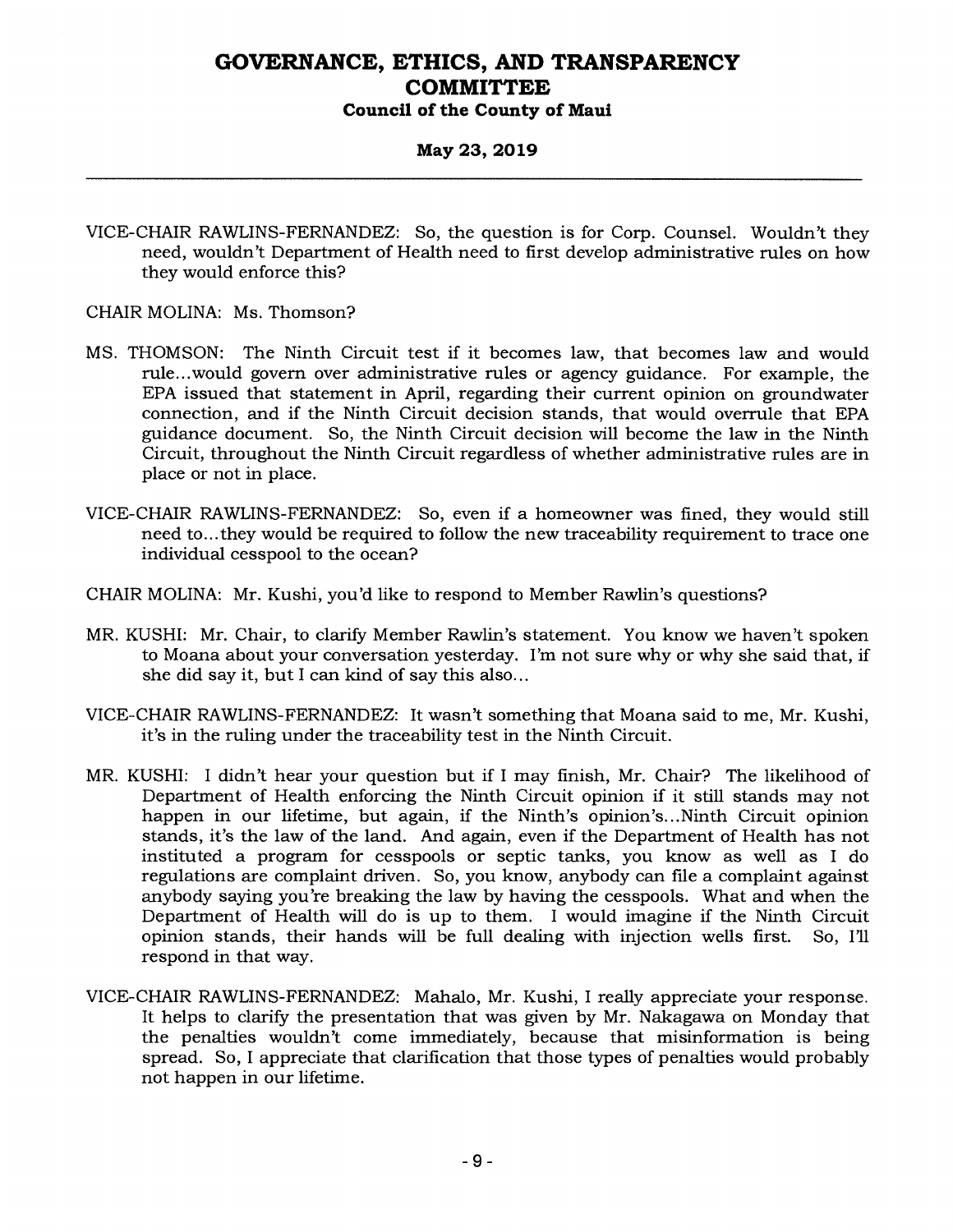### **May 23, 2019**

- MS. THOMSON: Thank you. So, a couple of things just to clarify, the Ninth Circuit's test is if pollutants are fairly traceable from a point source which could be an injection well or a cesspool or a septic tank or a impoundment that's not lined. If those pollutants migrate through groundwater and emerge in a water body of the US, in our case the ocean, then we would be in violation of the Ninth Circuit's test. The maximum penalties we've told you. We're not trying to spread fear, that's just Federal law. So, whether or not you would be exposed to the complete, I don't know, it would depend on the circumstance.
- VICE-CHAIR RAWLINS-FERNANDEZ: Mahalo, Ms. Thomson. If other Members have question...I have more questions but if other Members have questions I'll yield the floor.
- CHAIR MOLINA: Okay, thank you. Members, before we address more questions for the Administration, we will likely lose two Members at 5:00. Chair is hopeful of a decision making today. So, anyway, if you could again be straight to the point with your questions and consider the five o'clock time of the other Members who may not be here to vote. Chairman King?
- COUNCILMEMBER KING: Oh, I didn't... Chair, I didn't have any questions.

CHAIR MOLINA: Oh, I'm sorry.

- COUNCILMEMBER KING: If you want me to make a motion, I will.
- CHAIR MOLINA: Okay, let me just ask one final time. Any other Members have questions for Administration or Corporation Counsel? If not, I will go back to Ms. Rawlins-Fernandez to complete her line of questions.
- VICE-CHAIR RAWLINS-FERNANDEZ: Mahalo, Chair.
- CHAIR MOLINA: Seeing none, proceed, Ms. Rawlins-Fernandez.
- VICE-CHAIR RAWLINS-FERNANDEZ: Mahalo, Chair. I'll try to make it quick. What exactly is the concern about getting an NPDES permit and compliance, and what we would have to do to comply?
- CHAIR MOLINA: Ms. Thomson or Mr. Nakagawa? Mr. Nakagawa?
- MR. NAKAGAWA: I think I, in my presentation I pretty much covered what the complexity is. The complexity is once again the whole...my understanding of the NPDES permit process, it's a vehicle in which you regulate pollutants to...that go to navigable waters, and in our case it's the ocean. So, once again in our...in my presentation I showed those typical examples on what they are, outfalls and the pipes directly to the ocean. The reason because you know 100 percent what's coming out is from that source,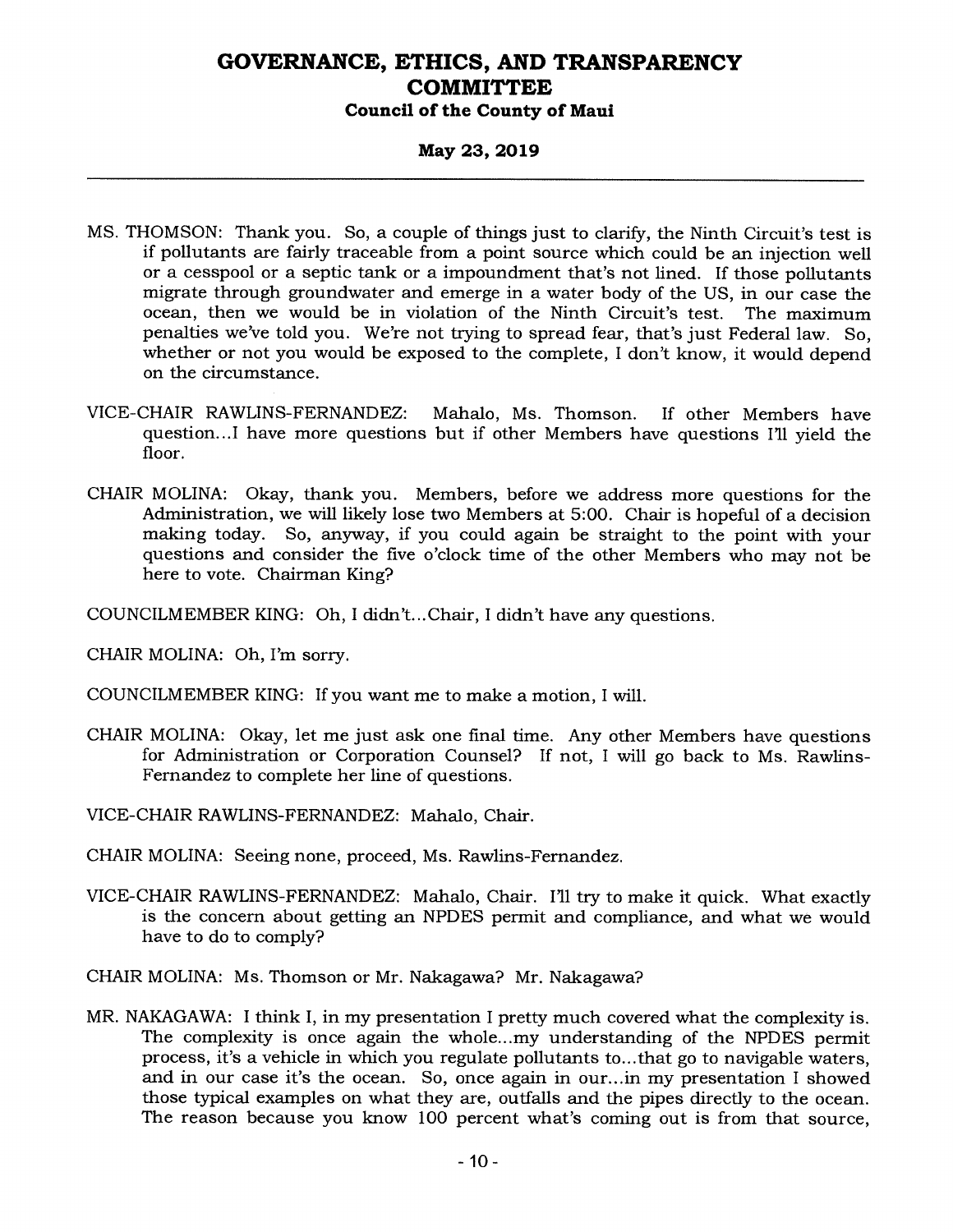### **May 23, 2019**

facility, whatever is generated from that point source. So, the complexity is in the injection well once again is that in the Ninth Circuit Court--and Ms. Thomson can clarify if I'm wrong--is that the discharge mixes with groundwater and the groundwater is the conduit to the ocean. However, the complexity is, is that there are many other contributing factors to the groundwater from mauka all the way to makai. So, the complexity is how do you determine what those limits are when you have all of these contributing factors. So, that is the complexity of what the permit, and that's why they say that the NPDES permit is one vehicle for a certain type of pollutant regulation and the UIC permit is a vehicle for another such as the injection wells.

VICE-CHAIR RAWLINS-FERNANDEZ: Mahalo for your response. This is the last question. So, it's my understanding that EPA has implemented this kind of protection against discharges through groundwater in permits across the country and consistently restated in its agency guidance and rulemakings across the years and across political parties. So, it's not like it hasn't been done before.

CHAIR MOLINA: Ms. Thomson?

- MS. THOMSON: Is the question whether EPA has changed its stance on groundwater discharges over the decades?
- VICE-CHAIR RAWLINS-FERNANDEZ: No, my question is I don't understand the complexities and the hurdles that are being described when these types of things have been done in other places.
- MS. THOMSON: To our knowledge the EPA has not issued NPDES permits for UIC wells. In the State of Hawaii, we are not aware of any UIC wells that also have NPDES permits.
- VICE-CHAIR RAWLINS-FERNANDEZ: Not in Hawaii but in other places, so we could look to those as models.
- MS. THOMSON: I'm not aware across the United States. There are about half a million classified injection wells, and we're not aware that those wells are being permitted under the NPDES program.
- VICE-CHAIR RAWLINS-FERNANDEZ: Okay, so I guess it's a difference of other people's opinions. Okay. Those are pretty much all my questions, Chair.
- CHAIR MOLINA: Thank you very much, Ms. Rawlins-Fernandez. Seeing no other questions for Administration, Chair would like to start off by thanking everyone involved with informing this Committee about the complexities of this very highly...high profile and important case that's being watched nationally, as well as the plaintiffs that joined us<br>for a Committee meeting on Monday. I think that was somewhat maybe for a Committee meeting on Monday. unprecedented unless Mr. Hokama who has the most history, I don't recall any litigation proposal or litigation settlement where the plaintiffs were invited to share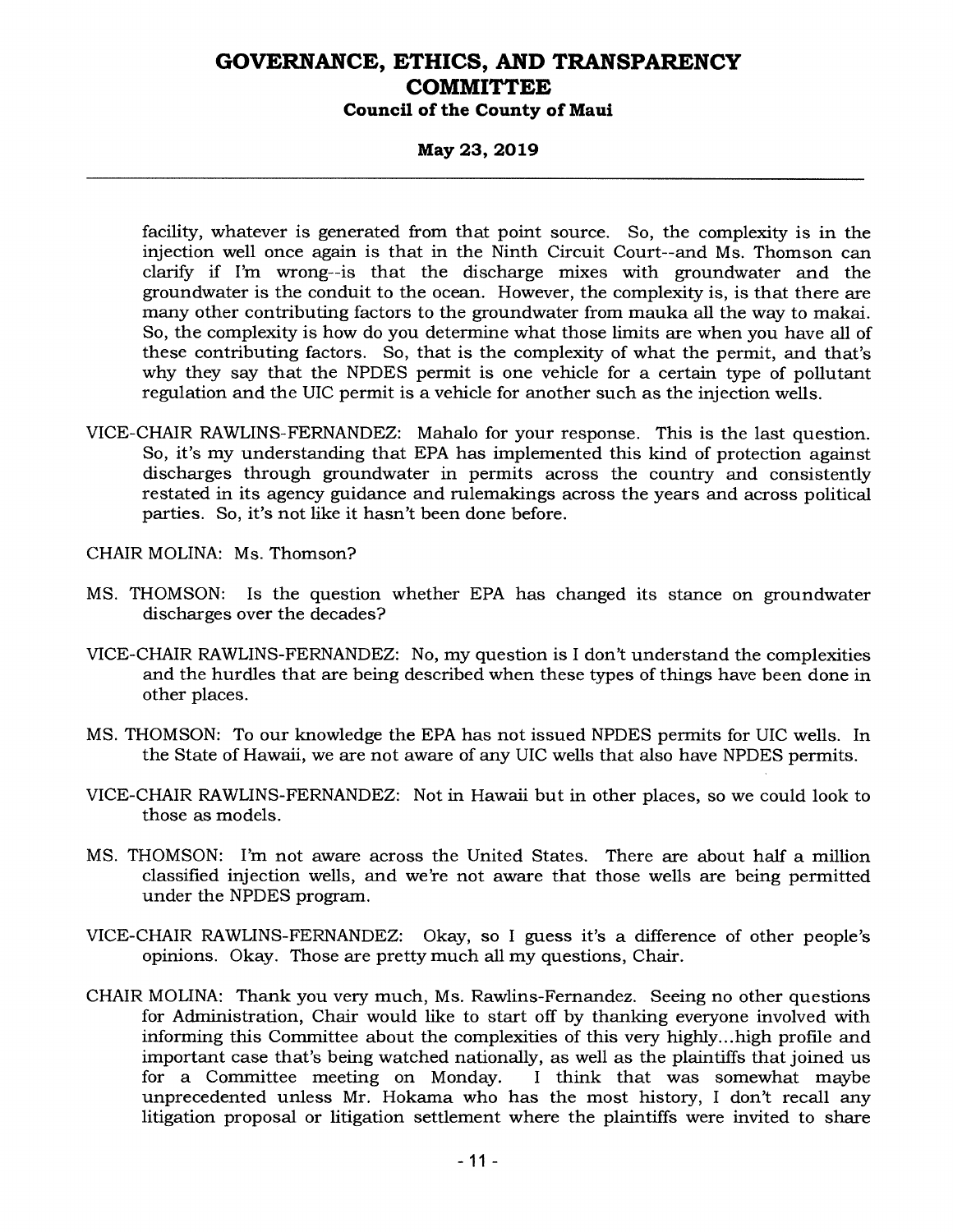### **May 23, 2019**

their thoughts in a Committee meeting. But it was the Chair's feeling that it's important to be as transparent with this proposed case as much as possible and to get all of us up to speed on what we're facing with whatever decision we make. And being that it is a somewhat complex matter and this, I guess the charge for having this meeting at this time from when this consideration was given to us by the Chair back in I guess early May, this month, the Chair will...the Chair of this Committee, myself, will recognize Ms. King for consideration.

- COUNCILMEMBER KING: Thank you, Chair. And again, thank you for getting this on your agenda as a special meeting. I honestly had no idea it was going to take this long, this meeting, but you knew. So, I would like to make a motion to...that we approve the resolution dated, in Granicus it's dated, correspondence from Corporate *[sic]* Counsel dated 5/23/2019, attached to the revised settlement offer, confidential settlement communication FRE 408 in the case of Hawaii Wildlife Fund, Et Al. V. County of Maui, number 18-260 (US. S. Ct.)--I believe--in paren.
- CHAIR MOLINA: Madam Chair, if you'll allow me. What's agendized is the May  $10<sup>th</sup>$ resolution and we received that May 23rd reso with the adjustments made by Corporation Counsel.

COUNCILMEMBER KING: Okay.

CHAIR MOLINA: Would you consider maybe withdrawing the motion for the May  $23<sup>rd</sup>$  and maybe the proposed the May 10th --

COUNCILMEMBER KING: Just move the --

CHAIR MOLINA: --and we could look at --

COUNCILMEMBER KING: --the agenda. Okay.

CHAIR MOLINA: --a potential amendment to that resolution.

COUNCILMEMBER KING: Okay, we can do that. Yeah, I --

CHAIR MOLINA: Okay.

COUNCILMEMBER KING: --will make the proposal based on the agendized item so that we approve the resolution on the agenda attached to the revised settlement.

CHAIR MOLINA: Okay. Is there a second?

VICE-CHAIR RAWLINS-FERNANDEZ: Second.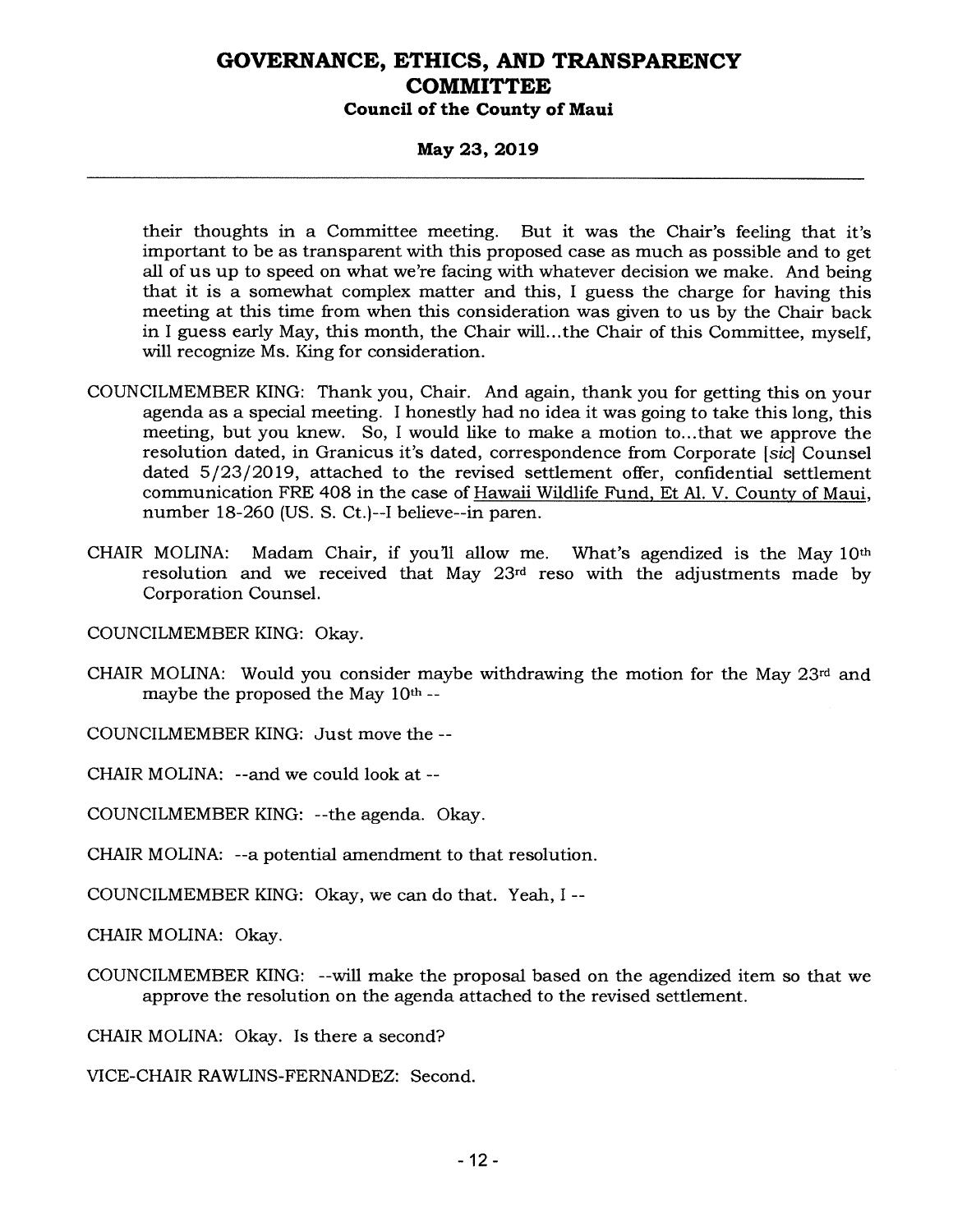### **May 23, 2019**

- CHAIR MOLINA: Okay, thank you. So, Members, again we're looking at the May 10th resolution on your agenda, authorizing settlement in the Hawaii Wildlife Fund, Et Al. V. County of Maui. Member... Chairman King, the floor is now open for amendment considerations.
- COUNCILMEMBER KING: Okay. Chair, I have two amendments but I . . *.(inaudible). . .* take them one at a time. The first amendment would be to, let's see, approve instead the resolution dated 5/23 that was provided to the Committee today, which was a replacement resolution to the Corp. Counsel's earlier resolution. Is that clear enough or do I need to...
- CHAIR MOLINA: Yeah. Okay, is there a second for that amendment proposal from --
- VICE-CHAIR RAWLINS-FERNANDEZ: Second.
- CHAIR MOLINA: --Chairman King? Okay, Chairman King, if you'll allow me, can we have Corporation Counsel elaborate on what was changed in the May 23rd reso?
- COUNCILMEMBER KING: Okay.
- CHAIR MOLINA: Ms. Thomson? Just so the public has a full idea of what was changed by Corporation Counsel.
- MS. THOMSON: Sure, thank you, Chair. There was some concern from a couple of Members of the body and some testifiers regarding standard language that we use in our settlement resos that subject to the terms of the settlement agreement approved by the body, the Corporation Counsel is allowed to...it's basically the housekeeping measures, releases of liability and things like that. The way that it's phrased is in such terms and conditions as may be imposed by the Corporation Counsel. So, that language was removed so that there was no discomfort. Thank you.
- CHAIR MOLINA: So, Ms. Thomson, these were all language that was removed, nothing was added, right?
- MS. THOMSON: Nothing was added.
- CHAIR MOLINA: Okay. Can you just reference the...state exactly...read what was taken out? Members, you have a copy in front of you too, but I would just like it read into the record what was taken out.
- MS. THOMSON: Thank you, Chair. I have the...I have today's but it's already missing that language. I just need to look for it.
- MR. RAATZ: Chair, Staff has the language that was --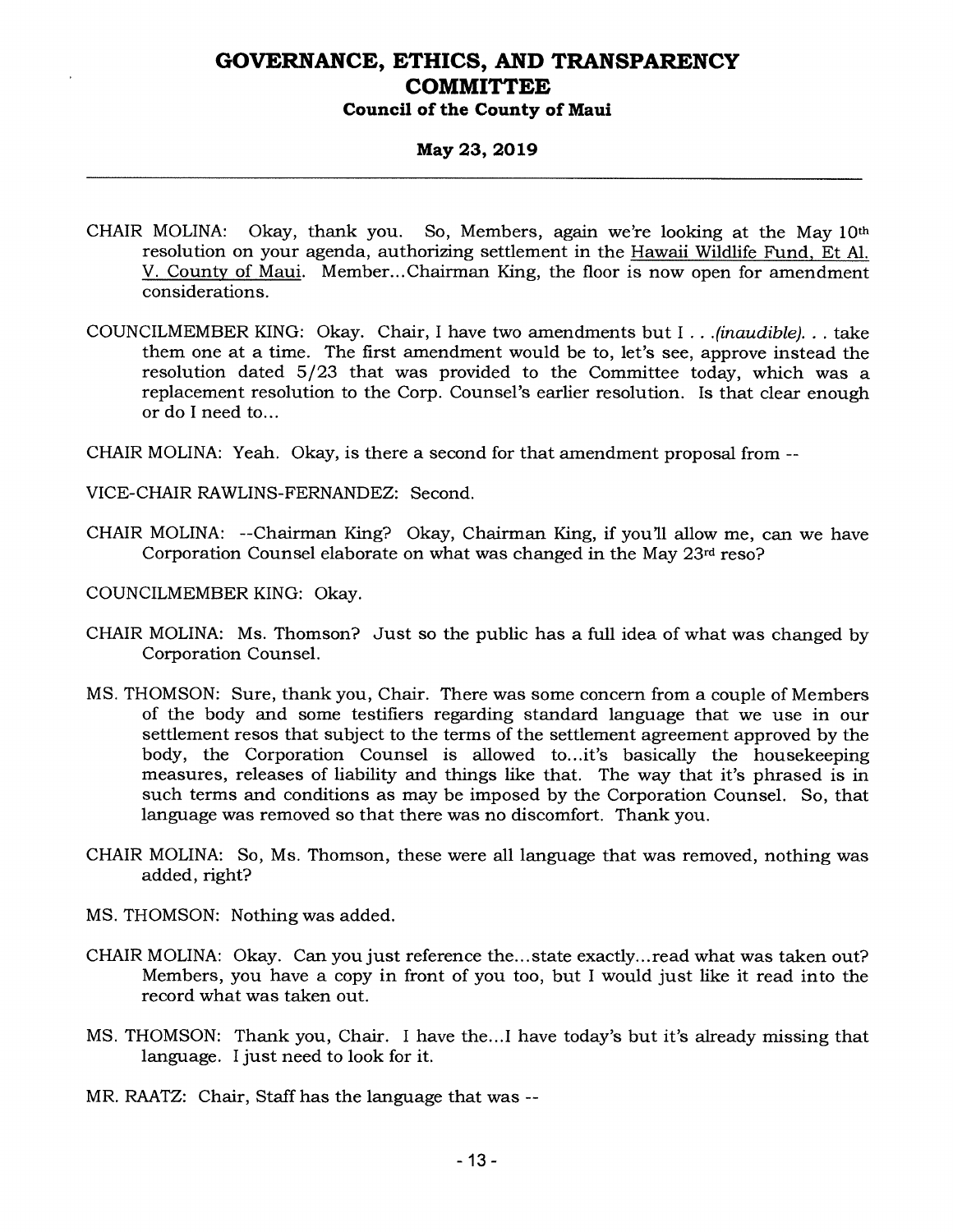#### **May 23, 2019**

CHAIR MOLINA: Okay. Can we have Staff...

MR. RAATZ: --deleted. It was in the second and third be it resolved paragraphs, there was a closing phrase, under such terms and conditions as may be imposed and agreed to by the Corporation Counsel. In the May 23rd resolution that has been deleted.

CHAIR MOLINA: Also, the third clause as well, there was also some language deleted.

MR. RAATZ: In the second and third be it resolved --

CHAIR MOLINA: Yeah.

MR. RAATZ: --paragraphs.

CHAIR MOLINA: Okay.

MR. RAATZ: That's correct, Mr. Chair.

CHAIR MOLINA: Alright, and was there another one? I think on the second page, whereas in accordance with Section 3.16.020. Corporation Counsel, can you elaborate on that too? I believe that was...is that being added or taken out?

COUNCILMEMBER KING: I believe that was a paragraph that was added, Chair.

CHAIR MOLINA: Added, okay.

MR. RAATZ: Yeah, the eighth paragraph I believe in the whereas clauses there was a citation to a County Code provision.

CHAIR MOLINA: Which states...

MR. RAATZ: It was added.

CHAIR MOLINA: Yeah, which states, the Department of Corporation Counsel may transmit to Council settlement offers involving claims not specified by the Council pursuant to Section 3.16.020[D], Maui County Code, and. Am I correct?

MS. THOMSON: Thank you, Chair. Yes, that's correct.

CHAIR MOLINA: Okay. Alright, so there you have it, those are the amendments proposed. Member King, would you like to speak to the --

COUNCILMEMBER KING: Thank you.

CHAIR MOLINA: --proposed amendments?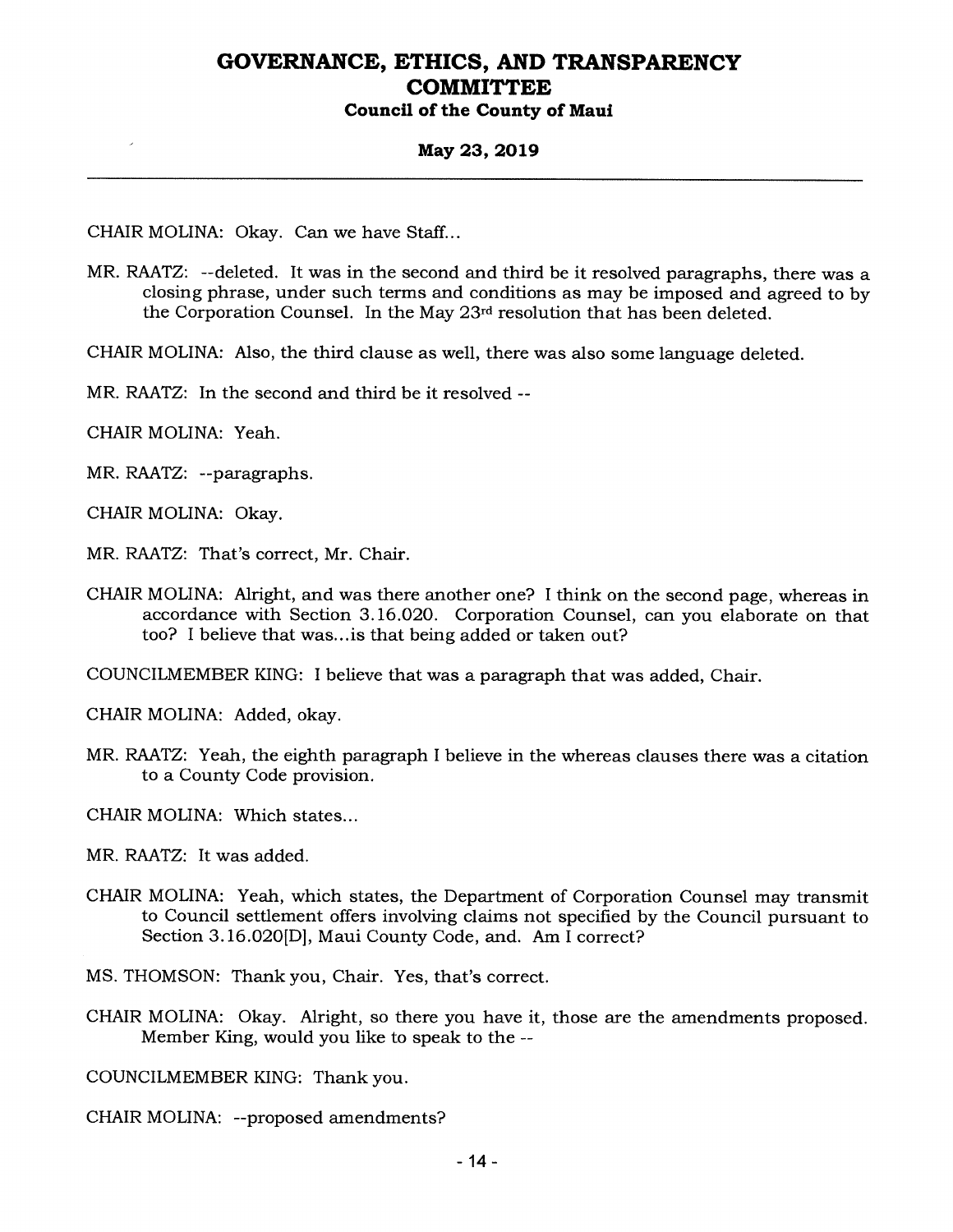### **May 23, 2019**

- COUNCILMEMBER KING: Thank you. And I want to thank Corp. Counsel for revising the resolution. I had in speaking to our legal counsel in OCS, I had been told that from looking at other resolutions, that wasn't standard language to give the final authority over to Corp. Counsel and it was concerning to members of the public as well. But I think we all...we always understand that we...it's standard practice to have Corp. Counsel look at everything for form and legality but not necessarily for final approval.
- CHAIR MOLINA: Okay, thank you, Chairman King. Members, any other discussion on the proposed amendment to the resolution? Okay, seeing none, we'll be voting on the amendment. All those in favor, signify by saying "aye."

COUNCILMEMBERS VOICED AYE.

CHAIR MOLINA: All those opposed. Okay, thank you. Chair will mark it eight "ayes," one excusal, Member Lee.

| <b>VOTE:</b> | <b>AYES:</b> |                        |  |                                            | Chair Molina, Vice-Chair Rawlins-Fernandez, |  |  |
|--------------|--------------|------------------------|--|--------------------------------------------|---------------------------------------------|--|--|
|              |              |                        |  | Councilmembers Hokama, Kama, King, Paltin, |                                             |  |  |
|              |              | Sinenci, and Sugimura. |  |                                            |                                             |  |  |

- **NOES: None.**
- **ABSTAIN: None.**
- **ABSENT: None.** 
	- **EXC.: Councilmember Lee.**

#### **MOTION CARRIED.**

#### **ACTION: AMEND RESOLUTION.**

CHAIR MOLINA: So, we're back to the main motion as amended.

COUNCILMEMBER KING: Okay. Chair?

CHAIR MOLINA: Member, discussion? Chairman King?

COUNCILMEMBER KING: Okay, I have one more amendment and it's in the settlement agreement under number, item number five. And I think there was some discussion, Chair...well, I'll make the amendment first and then I'll speak to it. To change the wording to...this...and this pertains to the third line in it, but it would read community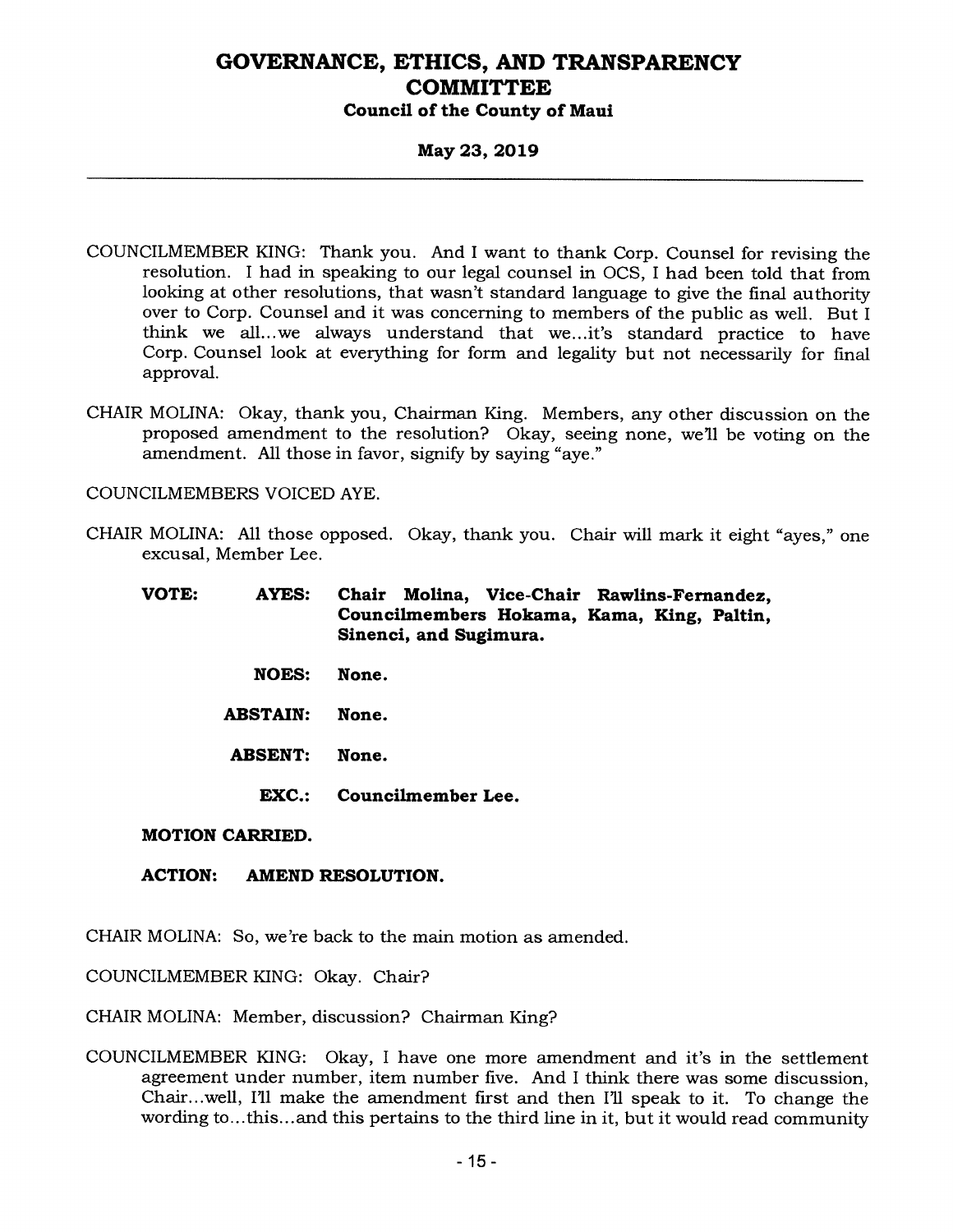### **May 23, 2019**

group...the community groups further commit that they will not bring Clean Water Act litigation against any end users of recycled water from the LWRF, as long as those...and this is where it changes, as long as those consumers, irrigation methods follow State DOH guidelines, so as not to cause pollution of the waters of the United States.

- VICE-CHAIR RAWLINS-FERNANDEZ: Second.
- CHAIR MOLINA: Motion was made by Member King, and second by Vice-Chair Rawlins-Fernandez to amend the resolution as stated. Discussion, Member King?
- COUNCILMEMBER KING: Yes, Chair. So, it was brought up earlier by Member Paltin that using...or actually I don't know if it was Member Paltin but it was brought up earlier that using the word "irresponsibly" could put the plaintiffs in the position of overseeing that, the use of reuse water. And that...and, you know, the intention was to make sure that it...the responsible use, but that's a very arbitrary word and so Member Paltin asked the question are there guidelines that we use? And I believe our Director Nakagawa said yes, there are State guidelines that we use and they're DOH guidelines. So, putting those guideline...the reference to the guidelines in there clarifies what responsible use is, and it doesn't have to be...we don't have to go back to the plaintiffs to have them define that word. So, that was the intent of that changed language.
- CHAIR MOLINA: Okay, thank you, Chairman King. Members, any other discussion related to the amendment? Corporation Counsel?
- MS. THOMSON: Just a quick question, is...are you referring to paragraph number six? I thought you might have said paragraph number five.

COUNCILMEMBER KING: Five.

- MS. THOMSON: Of the May 9th version of the settlement agreement or the...
- COUNCILMEMBER KING: I'm looking at the revised one, so we're on...it's the April 26, 2019 is the date of the revised settlement.
- MS. THOMSON: And then it was...well, that was the April 26, 2019 was the first one and then it was revised on May 9, 2019, and then the paragraph that you read is currently now paragraph number six.
- COUNCILMEMBER KING: Oh, okay. Thank you. I'm sorry about that. I...you're correct. I have a hard copy of it that OCS had given me earlier. So, thank you for correcting that.
- CHAIR MOLINA: I guess the numerical change would be noted for the record.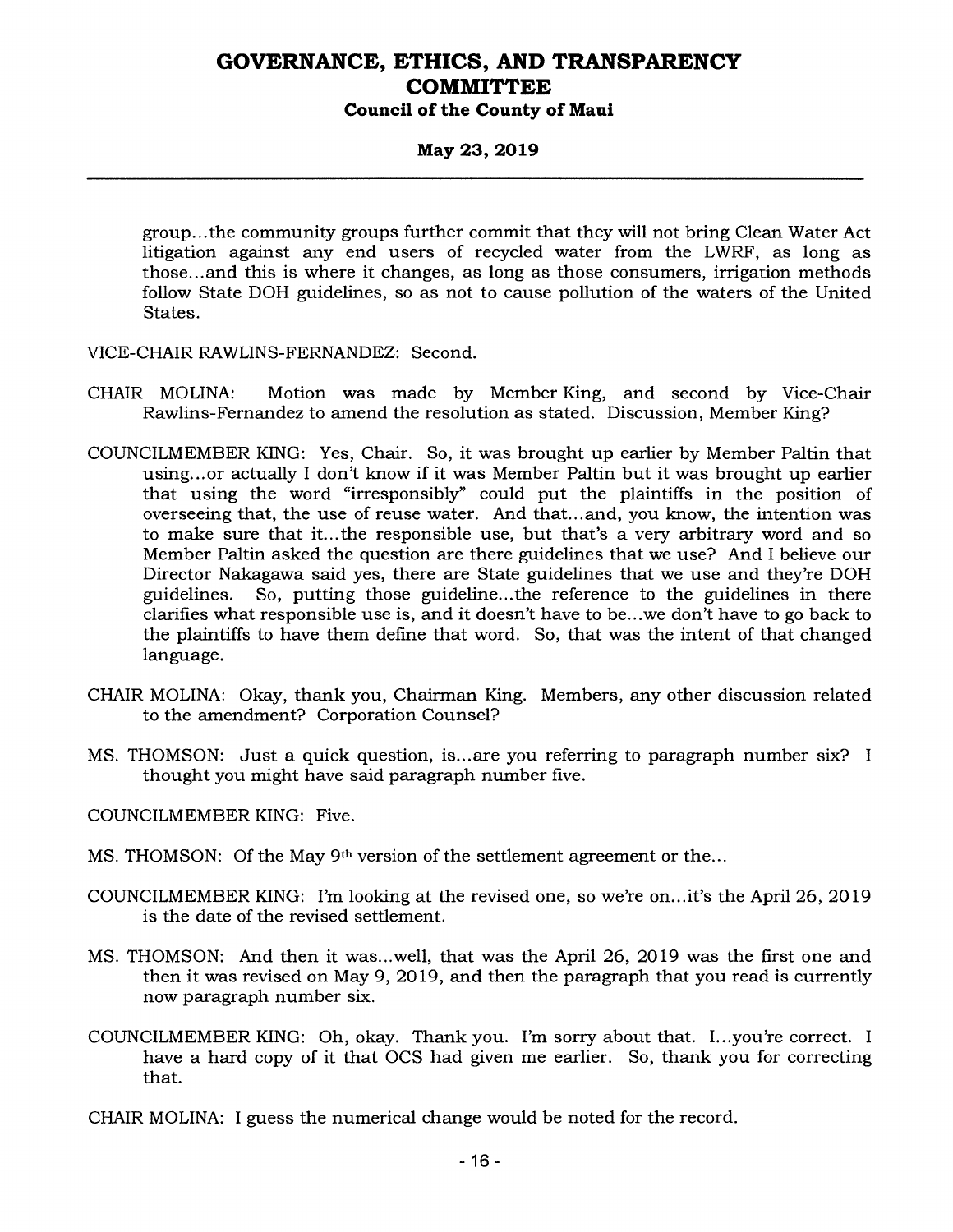### **May 23, 2019**

COUNCILMEMBER KING: Okay. So, it is section six. Thank you, Ms. Thomson.

CHAIR MOLINA: Okay. Members, any other discussion as it relates to the proposed amendment? Seeing none, the Chair will call for the vote. All those in favor of the amendment, signify by saying "aye."

COUNCILMEMBERS VOICED AYE.

CHAIR MOLINA: All those opposed. Chair will mark it eight "ayes," with one excusal, Member Lee.

**VOTE: AYES: Chair Molina, Vice-Chair Rawlins-Fernandez, Councilmembers Hokama, Kama, King, Paltin, Sinenci, and Sugimura.** 

- **NOES: None.**
- **ABSTAIN: None.**
- **ABSENT: None.** 
	- **EXC.: Councilmember Lee.**

#### **MOTION CARRIED.**

- **ACTION: AMEND THE WORDING IN RESOLUTION.**
- CHAIR MOLINA: We're now back to the main motion as amended. Chairman King, you have the floor.
- COUNCILMEMBER KING: Okay. You know, there's...you can tell by my desk there's a lot of information here and there's a lot of reasons, and I was, you know, I made some notes and I wanted to go through some of the many reasons why for us here at home we need to adhere to the Clean Water Act and we would want to. But I received some really poignant testimony yesterday which, you know, as required was sent to all Councilmembers, and everything that I feel about this particular settlement is in it. So, I'll read through this, just the pertinent parts and it'll probably be shorter than my explanation would have been. So, the testimony is from Maydeen K. Iao and she starts out by, you know, thanking me, saying I so appreciate your willingness to make a very huge choice in this case. Mahalo for serving the people of Maui. Currently, Maui County is attempting to bypass the need for an NPDES permit, even though they know the wastewater is reaching the ocean. And then she writes an Olelo Noeau by Mary Kawena Pukui. He puko a kani aina, the translation, a coral reef He puko a kani aina, the translation, a coral reef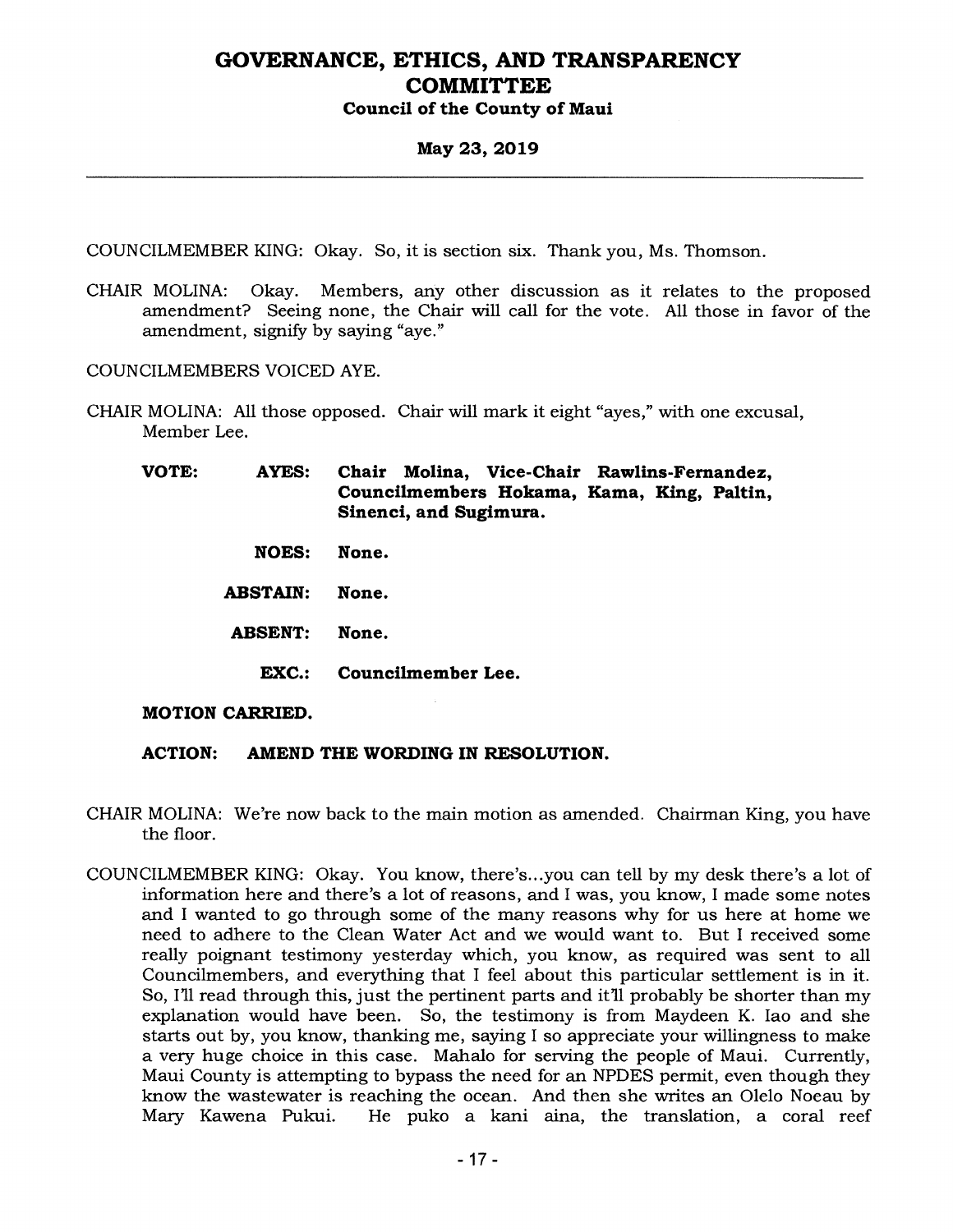**May 23, 2019** 

hardens/strengthens/sounds out into land. Explanation, in their travels around the Pacific, the Hawaiians would pass by many coral heads which navigators would mark in their memories and pass on to their apprentices. Eventually they would notice these small coral heads would grow into full islands and so comes the advice that we can't expect to be full-blown successes right away, often we start small and over time, like a coral head, we will mature and be successful. In this olelo, there is so much that is being revealed. Let's just do the easy one. Currently, there are coral heads, possibly no more with the continuance of leavings the way it is, the way it has been. Only thing, if we leave things the way it is, it will also allow others, especially dangerous oil and gas operations, to pollute groundwaters that reach the ocean, without a permit. Is this the legacy we want for Maui County? Based on testimony and research, we are aware that treated wastewater injected in the wells in Lahaina is reaching the ocean. In the physical, we know it clearly by noticing with our eyes as we swim and dive, our physical body reaction(s), the decline and change in the ocean habitat. How can we allow this? The decision to settle the case is a big one *[sic],* and I appreciate your thoughtful questions throughout this process. The Clean Water Act requires an NPDES permit for discharges into the ocean. We simply need to get a permit to allow for our continued discharges. The NPDES permit will outline standards that are applicable to ocean water conditions. The UIC permit was designed for injection into groundwater only, not the ocean. As our injections go into *[sic]* to the ocean, we need to align ourselves with the proper permit to protect the environment. This does not mean we must stop injecting wastewater. We can continue to use the injection wells while we make others plan to increase recycled water reuse on land, which is the best disposal method for the environment. Other counties have NPDES permits for their sewage discharges into the ocean, because the Clean Water Act requires the NPDES permit for any conveyance of a pollutant into the ocean. The court case and science proves the groundwater is carrying the wastewater to the ocean, so we must obtain an NPDES permit as other counties have done. Please help us settle this case so that our unwillingness to obtain a simple permit does not limit the Clean Water Act's intended protections for the ocean. The act was passed for the purpose of securing the future health and economic viability of the nation's waters. Please help the waters of our nation by voting to settle. So, that pretty much encompasses everything. You know I was going to go into some of the egregious things that are happening under the Trump EPA, the resource extraction, the drilling, the polluting, the fracking, and those kind of things. And all these things are going to be affected by this decision. And so, I think we need to look at what we can do here to fix our problems at home, and we also have to look at what our...how our decisions are affecting the environment across the country. And I will stop there and leave it for the next speaker. Thank you.

CHAIR MOLINA: Thank you, Chairman. Members, the floor is open to the motion as amended by Chairman King. Any comments? Okay. Member Rawlins-Fernandez? If the body feels that we can take the vote, but I see Member Rawlins-Fernandez has something to say.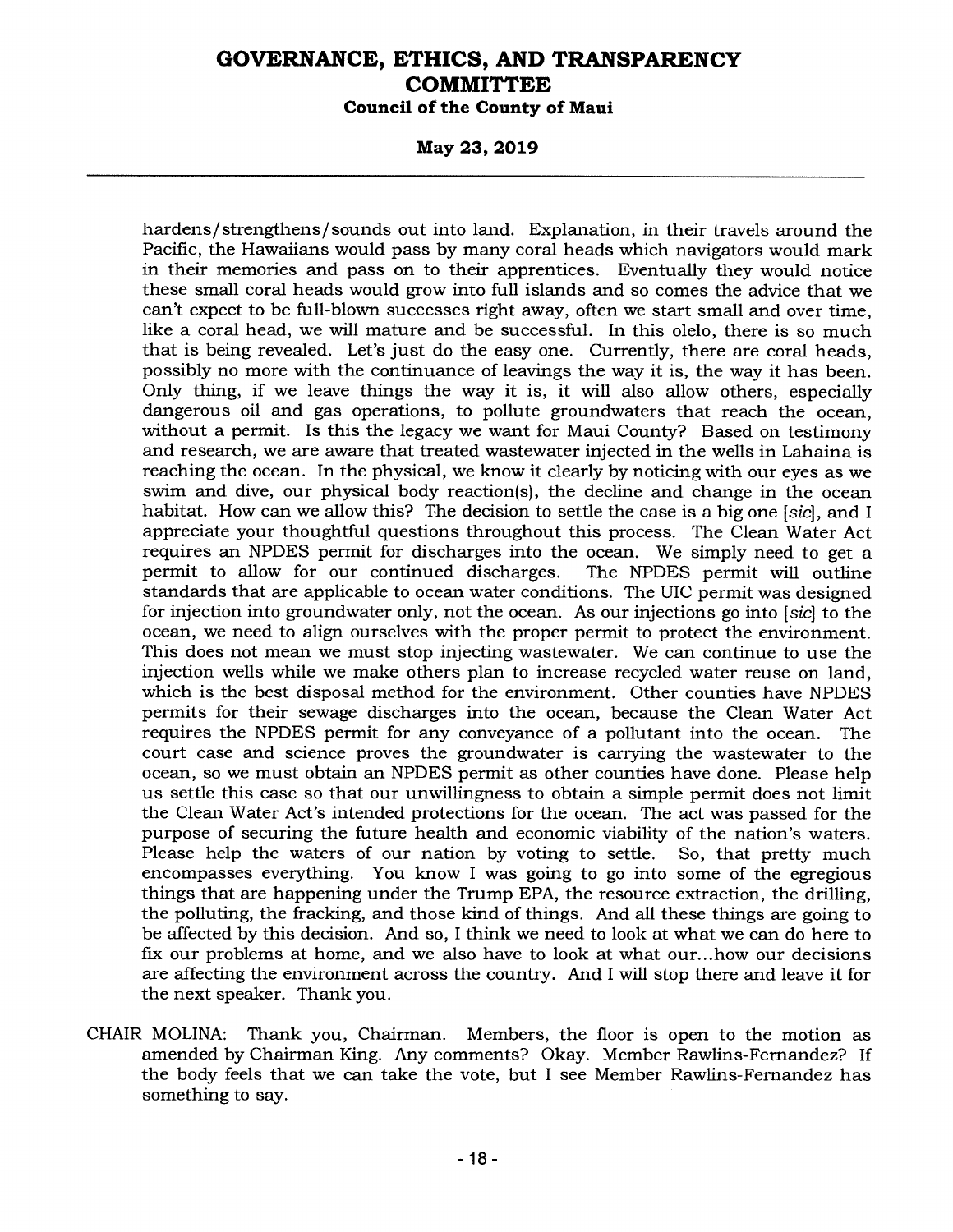### **May 23, 2019**

VICE-CHAIR RAWLINS-FERNANDEZ: Okay, I'll make it quick.

#### CHAIR MOLINA: Proceed.

VICE-CHAIR RAWLINS-FERNANDEZ: 'Cause I'm one of the ones that have to leave at 5:00. So, I'll try to make it as succinct as possible. So, we... a news release was issued today and I believe that it came out already, you know, countering the headline in the one of the newspapers about the fear of the settling would spur more suits. And in response to that and its response to the County doing the right thing, the suit...the Kihei injection well case, the client is offering to settle. And I'll read this for everyone. After over ten years of litigation, the Pukoa 0 Kama Alliance has agreed to settle its case in exchange for the County's commitment to continue reducing its reliance on injection wells in South Maui. Pukoa 0 Kama has been monitoring the Lahaina injection well case. We support our island community in moving our County away from the use of The County should end the costly and seemingly endless litigation in the Lahaina case and move forward with solutions for our island and our future. We hope the parties in the case can come together in resolution and begin the work of implementing solutions. It is our hope and belief that settling our case will show that resolving lawsuits in good faith will not lead to more litigation. So, I really appreciate the clients, you know, in the Kihei injection well sending that press release out this morning, because it goes to show that these lawsuits are not about money, no one's, you know, trying to get rich off of, you know, suing the County for this. This is...it's...the motivation and the reason behind these cases is to encourage the County to do right by our environment and our planet. You know as I said earlier, I'm not just a child of Molokai, Maui County, Hawaii, I'm a child of this earth and we don't operate in a bubble. Our decision to move forward to the Supreme Court will have serious consequences in a lot of other parts of the world. And that includes fracking fluid, and these things are far worse than, you know, treated sewage, you know, like oil rupturing underground going into the rivers, the like fracking fluid also going into rivers and lakes. Liquid manure from pig factory farms on the East Coast, all that pink ammonia sludge it...I don't want Maui County to be associated with giving those polluters a pass. And I know if we go to the Supreme Court, we're...the County...the Supreme Court will rule in favor of the County, because it's Trump's court right now and that's the reality of it. And so, we cannot make a decision in a vacuum. You know we, like I said we're all children of this planet and we have to consider the consequences of this decision and what will result with even more serious pollution around the world. And three more points, you know, I want to make clear to our residents that we did consider this and I know that enforcement against homeowners with cesspools and septic tanks is not going to happen. And so, I'm not worried about that. Our residents are not...it's too hard of a test. The traceability standard is too hard, it's not going to happen. The NPDES permit for the County to get, there's so many experts and scientists including the plaintiffs in this case that are willing to work with the County and the Department of Health to figure this out. So, for those reasons I'll be voting in favor of the motion. Mahalo, Chair.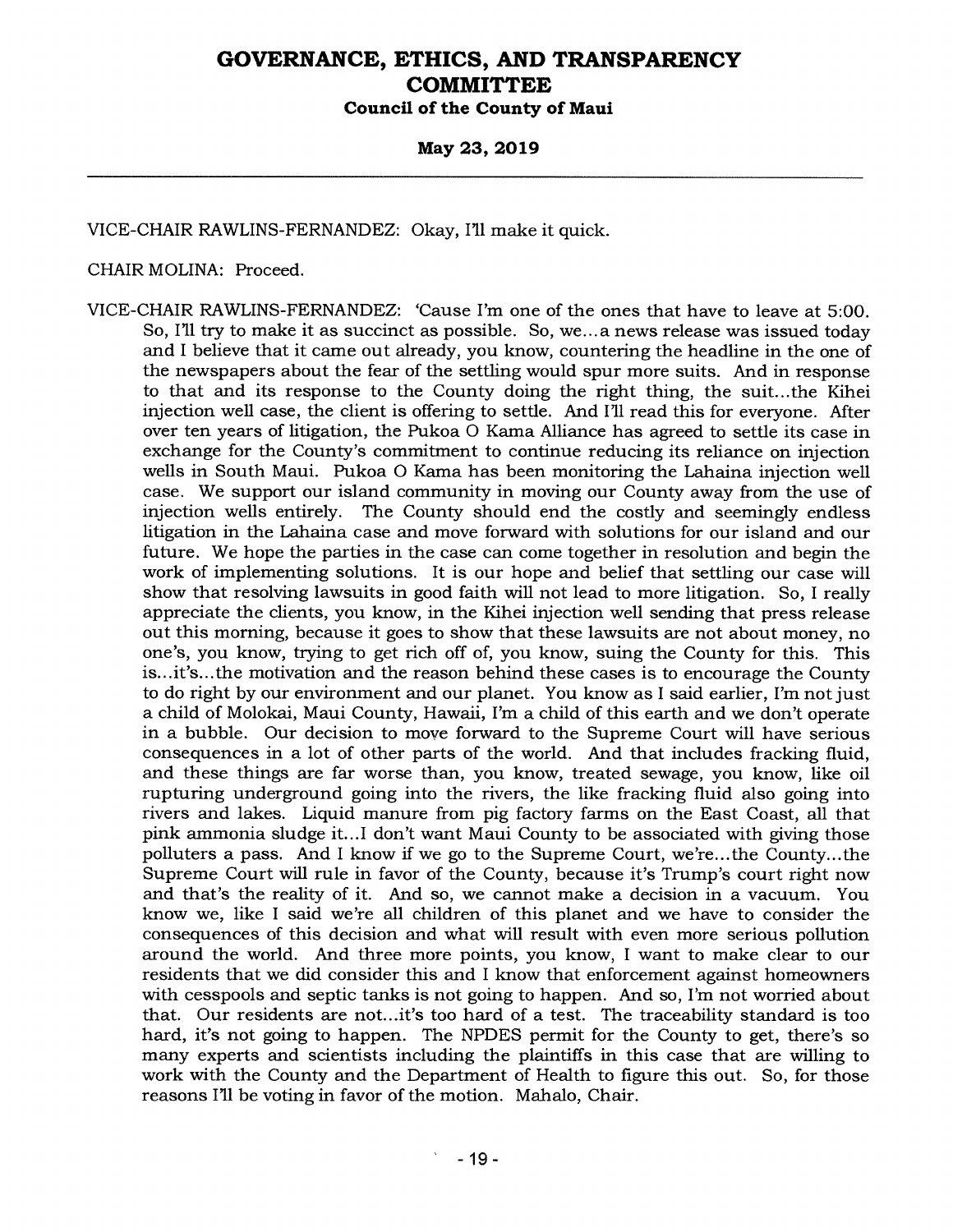**May 23, 2019** 

- CHAIR MOLINA: Mahalo, Member Rawlins-Fernandez. Members, any other discussion? Councilmember Sinenci?
- COUNCILMEMBER SINENCI: Thank you, Chair. You know the Director earlier said that Kahekili Beach is now a sanctuary and the State has, well pretty much the State has banned subsistence recreational fishing around the area due to, you know, the increased algae growth of the area so that, you know, fishes could try and come back and mitigate the algae blooms. As a subsistence fisherman, you know, for many of the residents we like to rely on fishing to supplement our daily lives and so fishing is important. And when it comes to freshwater springs that come from mauka and underground, these springs are vital for our fisheries, our estuaries, our fishponds that are...that dot the, our coastlines. For the limu, it needs to be at a certain temperature so our limu can thrive. For our juvenile fish that need to rely on those limus. So, the whole system is, relies on this underground springs that come out along the coast. And so, as the environmental chair, you know, I would like to see more stringent policies and rules, regulations as far as continued pollution along our coast. Like some of the Members said it's vital that we...our...we keep our oceans clean, fresh, that our people can still fish, swim, including our visitors. Our visitors have a safe place to vacation and enjoy the ocean as well. So, I'm going to support the settlement at this time, and I hope that our fellow Members, you know, choose aloha aina and the values of malama i ke kai. Mahalo.
- CHAIR MOLINA: Mahalo, Member Sinenci. Members, any other discussion as it relates to the motion on the floor?
- COUNCILMEMBER KING: Chair?
- CHAIR MOLINA: Yes, Chairman King for a second final and time for the motion, you have the floor.
- COUNCILMEMBER KING: Thank you. I just wanted to make the point that if we can pass this out of Committee, I will make every effort to get something in writing and hopefully get the Department of Health Director to our Council meeting to give us those statements from the State that we've heard today versus the statements that were made earlier. But clear it up one way or the other what their...I believe, I firmly believe there is no way they're going to enforce against cesspools, but, you know, some Members I think want to see that in writing or hear it at the meeting. So, you know, I just hope we can move this along so that we have that opportunity. Thank you.
- CHAIR MOLINA: Okay, thank you, Member King. Members, any other discussion before the Chair takes the last privilege to speak? Councilmember Sugimura?
- COUNCILMEMBER SUGIMURA: I'm going to be voting against the motion as I really believe that we need to clear up this issue of the discrepancies that have happened in I think the Fourth Circuit Court and the Ninth Circuit which are discrepancies in the law and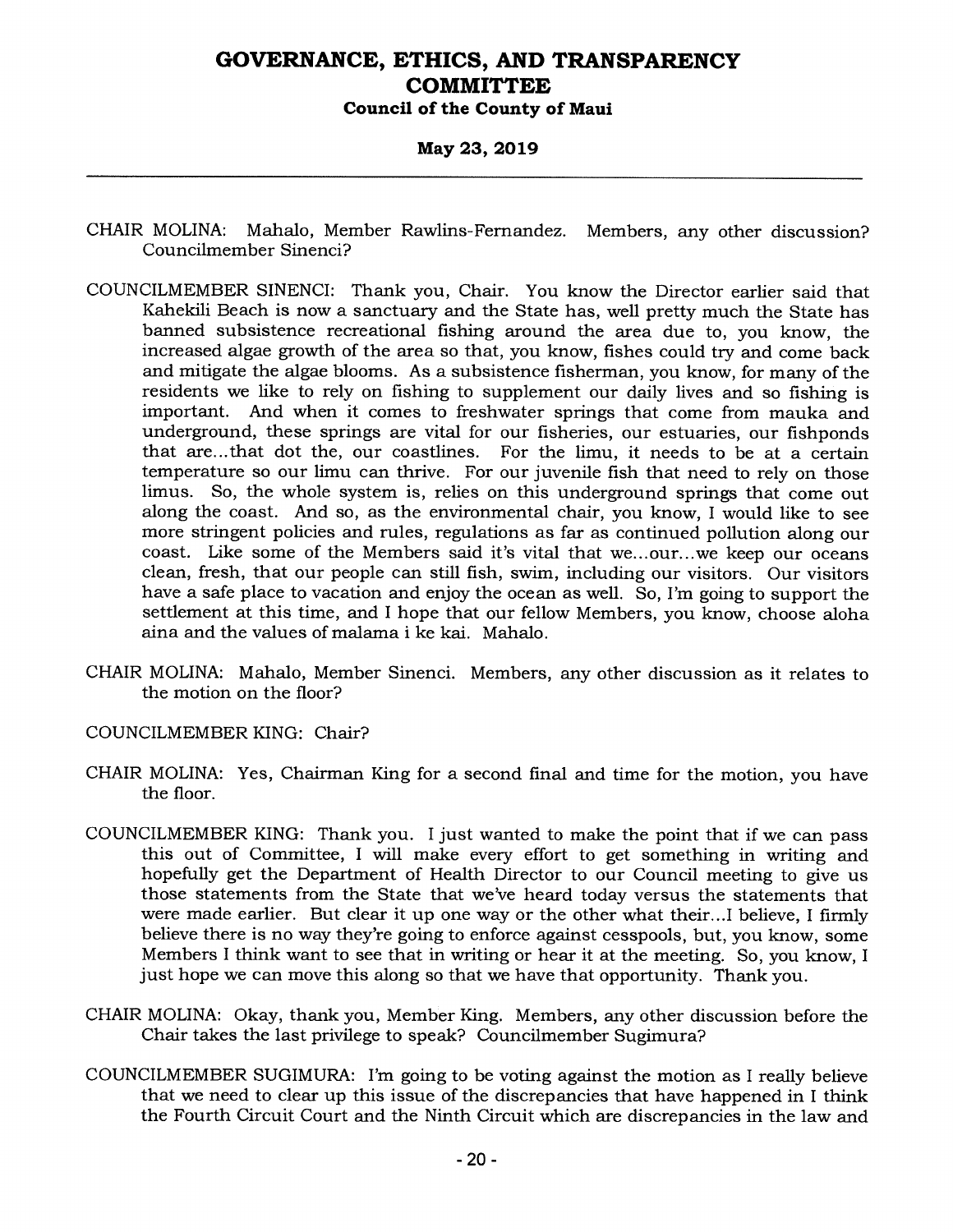**May 23, 2019** 

I think that the...what we've been hearing on a factual basis that the Supreme Court has taken this case so that clarity can occur. And the repercussions of the has taken this case so that clarity can occur. discrepancies is what we're seeing with exactly the information that we received from a community getting, you know, into a battle with government because of them saying that the Ninth Circuit Court which was used against us, using that as a reason why, you know, they're pursuing with this case. So, I think we need to have clarity. I think all of us want to have a clean, pure environment, protect the aina, protect the coral reef, and because of those reasons I think that we need clarity of law. Over the years Congress could have corrected this I suppose, but the Supreme Court has decided to take this case as we heard from one of the testifiers and it is something I think that's very important for the nation, very, very important for Maui in particular and our residents, and I would like us to proceed with the court case of the appeal and go to the Supreme Court. So, I'm going to be voting no against it. Thank you.

CHAIR MOLINA: Thank you, Member Sugimura. Members, any other discussion? Okay, last call then the Chair will make his comments to the motion. First of all, this is a tough one, folks. It's no matter which way you vote, you're going to be loved and condemned at the same time, so for me there's still questions that need to be answered. And Chairman King made a point about getting something in writing, palapala. And I need those assurances especially as it relates to the cesspool. And to say that the EPA or the State Department of Health is not aware of this, my question is why haven't they submitted something in writing? So, in my mind I'm just guessing either they don't care which I don't believe so, it's more like maybe they don't want to take a position. So, does that indicate to me maybe they want guidance from a higher court along with the...we've already heard the rendering of the decisions on Ninth Circuit Court. So, maybe just as an educated guess, it may be just one individual. We had that...those comments from Mr. Anderson, the Director of Department of Health as part of the conversation he had with Member Kama and a staff member and other members of the community. I'm extremely disappointed that, you know, we were not allowed to have someone from the Department of Health participate in these Committee meetings, let alone the EPA. So, it seems to me maybe they don't want to get involved with this too, they're waiting for guidance. And yes, I understand the change in the political climate in Washington D.C. especially as it relates to the Supreme Court. Certainly, I mean that is a valid concern for many. So, it's just an issue of do I make a decision to settle now or wait till we have guidance so to speak from the Supreme Court? I'll just say for on our part, the County of Maui, since this whole matter was brought up I believe in the early 1990s, the County has taken steps to address this issue from prior Councils as well as this Council to provide the Department of Environmental Management the resources needed to stem the runaway train, if you will, of algae bloom and the degradation of the reef. And all of us can agree that because of the former sugar plantation, a lot of that runoff and the brown water had an impact. The question is how much of an impact did that runoff have versus the use of the injection wells? I'll just venture to say they, probably they may have...it may have had more of an impact than the injection wells but that's just my belief. Since then a study was done by I guess an entity that was commissioned by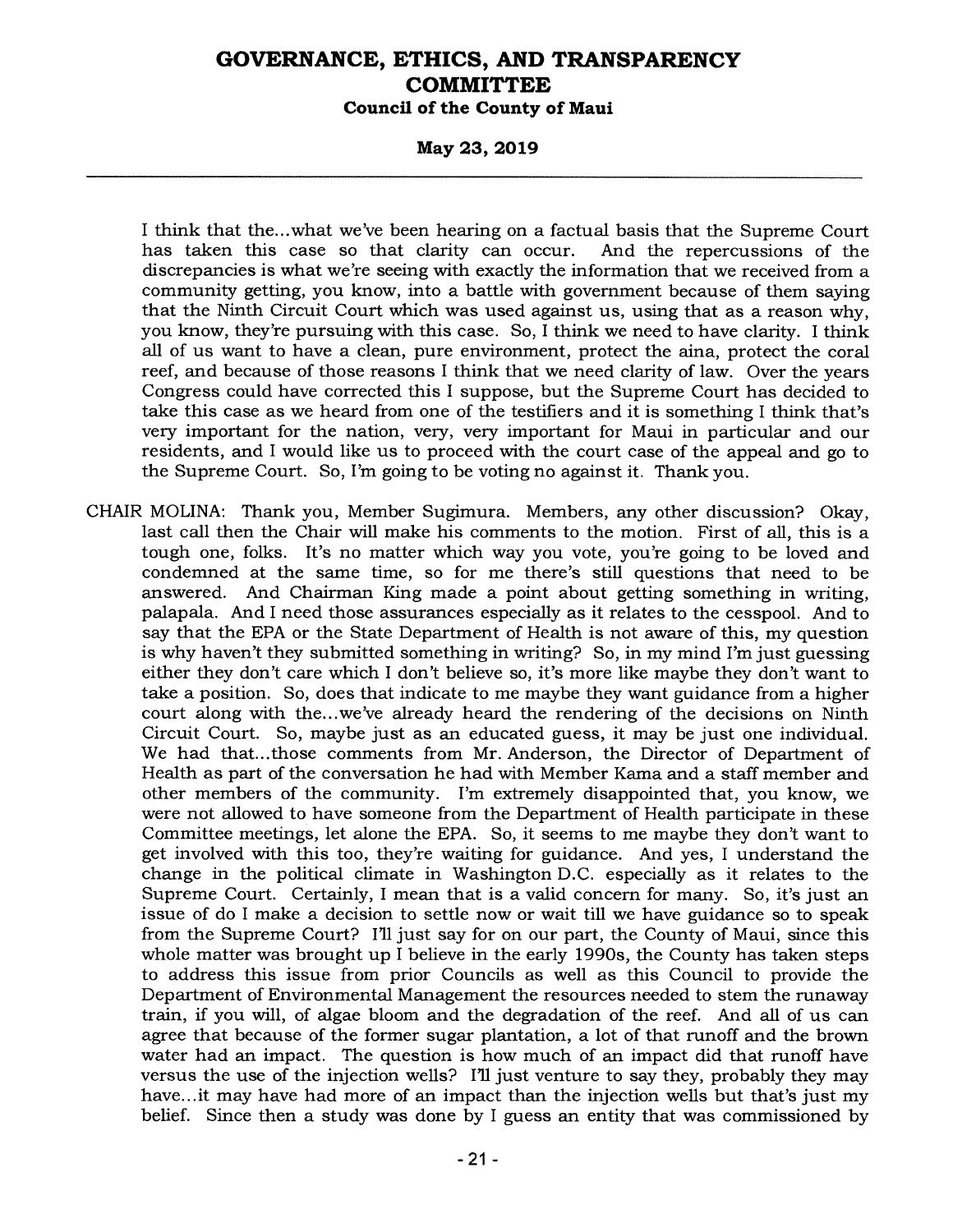**May 23, 2019** 

the Department and that study has shown for better or for worse that things have improved but still more work needs to be done. You know so that's how I look at it. I prefer to err on the side of caution. And again, and I'll share it with the public, I did get a call from one of our United States Senators, Senator Schatz who expressed his thoughts on this issue as well. I did not receive a call from Senator Hirono or Representative Case or Representative Gabbard who also are a part of our Congressional delegation in Washington. And we all know they are watching this as well as the rest of the nation. So again, not hearing from that side of the delegation, I haven't heard from the Speaker of the House or any of our State representatives, our State Senator, Senator Agaran, Senator Baker, Representative Yamashita, State Senator, Senator Agaran, Senator Baker,<br>Representative McKelvey. I believe we did get con I believe we did get comments from Representative Wildberger on this. But as far as our other representative, Representative DeCoite, I'm not aware of it. Maybe some of you did but for me I may be wrong but I didn't hear what their position is on this. So, it seems like a majority of folks at least in our State delegation and our Washington delegation are waiting to see what happens, maybe taking a position of neutrality if you will. So, based on those comments, you know, I, it is my belief that I regrettably cannot support the settlement at this time. I believe what was said by some of you, the other Members I have taken that into heart, I've taken that...what was shared with us with Earthjustice, and I can appreciate it. So, there's been a lot of information to digest but a lot of questions that still remain to be answered, and again it comes down to I'm not getting something here today in writing from those two critical entities, the EPA and the Department of Health. And while I appreciate Member King, depending on the outcome of this matter should it go to Council that hopefully they can respond in writing should they choose to do so. So, with that being said the Chair will call for the vote. Staff, I want a roll-call vote please.

MS. ESPELETA: Mr. Chair? Member Sinenci.

COUNCILMEMBER SINENCI: Aye.

MS. ESPELETA: Member King.

COUNCILMEMBER KING: Aye.

MS. ESPELETA: Member Rawlins-Fernandez.

VICE-CHAIR RAWLINS-FERNANDEZ: Aye.

MS. ESPELETA: Member Hokama.

COUNCILMEMBER HOKAMA: No.

MS. ESPELETA: Member Paltin.

COUNCILMEMBER PALTIN: I'm going to go with kanalua.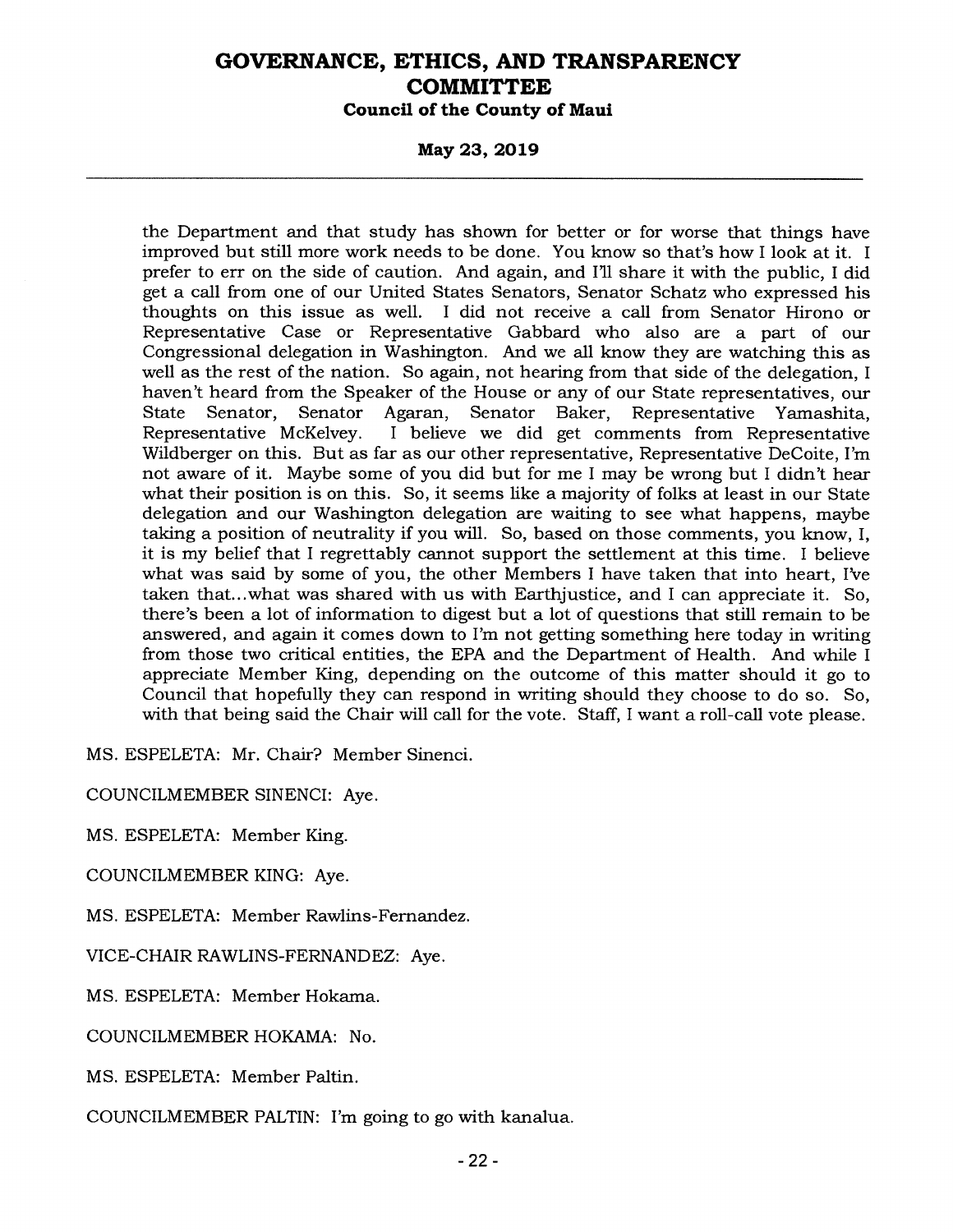### **May 23, 2019**

CHAIR MOLINA: So, basically you're going to pass, and come back. We'll come back to you? Okay, proceed, Staff.

MS. ESPELETA: Member Sugimura.

COUNCILMEMBER SUGIMURA: No.

MS. ESPELETA: Member Kama.

COUNCILMEMBER KAMA: No.

MS. ESPELETA: Member Paltin.

COUNCILMEMBER PALTIN: Aye.

MS. ESPELETA: Chair Molina.

CHAIR MOLINA: No.

MS. ESPELETA: Four "ayes," four "noes," one excused, Member Lee.

| VOTE: | <b>AYES:</b>    | Vice-Chair Rawlins-Fernandez, Councilmembers<br>King, Paltin, and Sinenci. |
|-------|-----------------|----------------------------------------------------------------------------|
|       | <b>NOES:</b>    | Chair Molina, Councilmembers Hokama, Kama,<br>and Sugimura.                |
|       | <b>ABSTAIN:</b> | None.                                                                      |
|       | <b>ABSENT:</b>  | None.                                                                      |
|       | EXC.:           | Councilmember Lee.                                                         |

#### **MOTION FAILS.**

- CHAIR MOLINA: Okay, thank you very much, Staff. We have a deadlock, four-four with one excusal, Member Lee. Members, we have options with this. This can go on, we can consider the matter going on to the full Council, possibly deferred. It was disclosed by the Administration about their proposed resolution about they've had meetings with Earthjustice for a possible alternative. What is the pleasure of the body?
- VICE-CHAIR RAWLINS-FERNANDEZ: Defer until we can get more information from the government agencies that you're waiting to weigh in on. I believe that Chair King has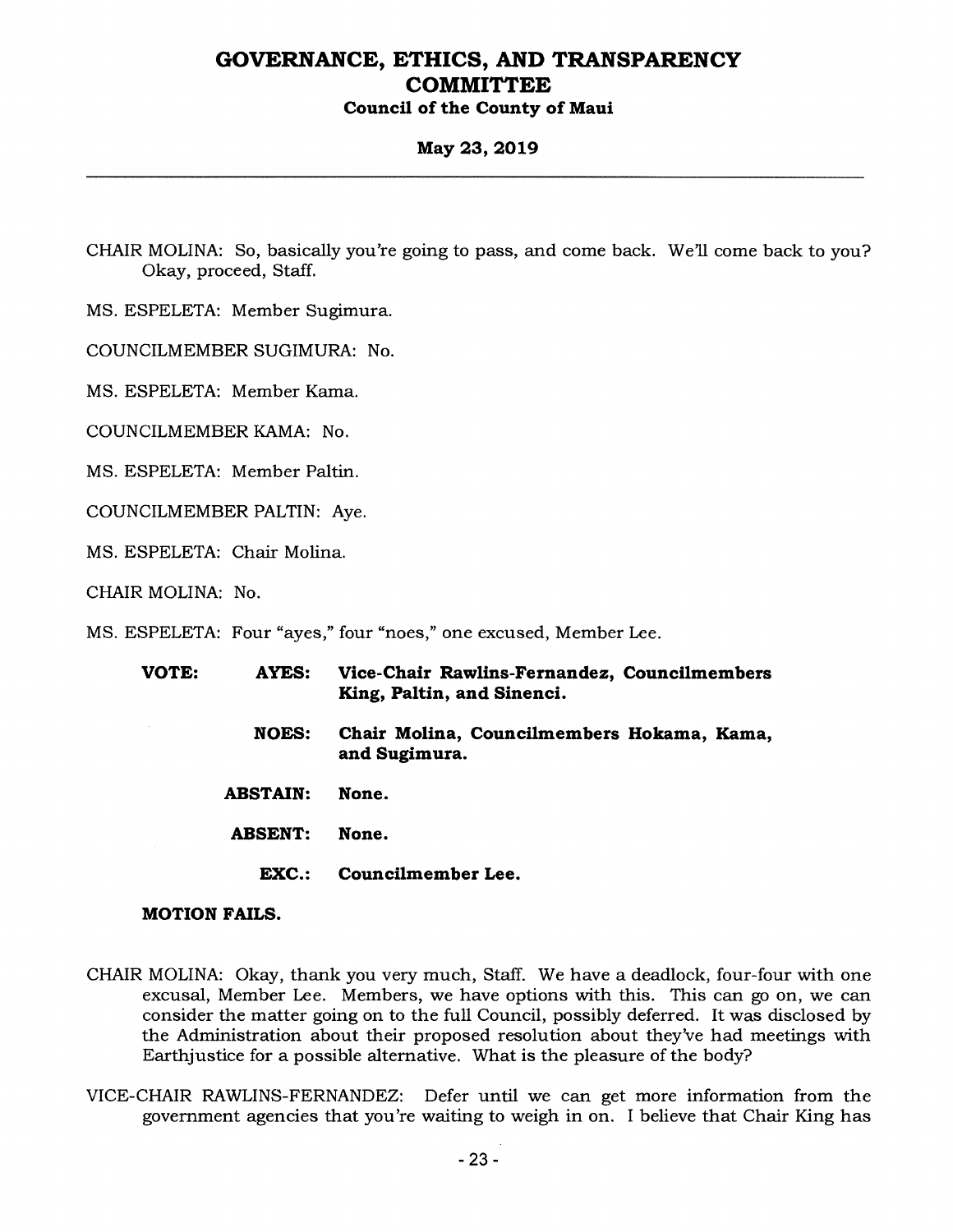### **May 23, 2019**

reached out to some of the people, officials that you're hoping that will weigh in, and I think we can get more information from the Members to help them come up...come to a better decision, a more aloha aina decision. Mahalo, Chair.

CHAIR MOLINA: Okay. Thank you, Member Rawlins. Members, any other thoughts? Proposal on the floor is a recommendation to defer.

COUNCILMEMBER SUGIMURA: So moved, Chair.

CHAIR MOLINA: Okay, it's been moved by Member Sugimura. Is there a second for deferral? Mr. Sinenci, do you have a second or is, you want to make a comment? We do have a motion to defer. First of all, is there a second at least for discussion on the deferral?

COUNCILMEMBER HOKAMA: Second.

CHAIR MOLINA: Okay. Okay.

COUNCILMEMBER KING: I'll second the deferral.

CHAIR MOLINA: Okay. It's been second. Okay. Member Sinenci...Member Sugimura, as the maker of the motion, is it okay if I go ahead and recognize Mr. Sinenci with his comments on the deferral?

COUNCILMEMBER SINENCI: I just had a question, so a deferral would adjourn this item?

CHAIR MOLINA: Basically, well, I guess if it...if this the majority of this body to defer then I guess the Chair would eventually bring this back as a Committee discussion. I have no time table yet. I guess Member Rawlins-Fernandez had suggested the deferral to give the Administration the time to discuss any alternative proposals with Earthjustice. That basically is a deferral. If we don't defer then the matter would go on to the full Council if that is the pleasure of the body as well. So, that's --

COUNCILMEMBER KING: Chair?

CHAIR MOLINA: --how I see it. Are there any other considerations? Chairman King?

COUNCILMEMBER KING: So, Chair, if we don't defer, the matter goes on with, just with no recommendation so there would be another vote at the full Council?

CHAIR MOLINA: I believe so.

COUNCILMEMBER KING: Okay.

CHAIR MOLINA: Can I get clarification from Mr. Raatz or Corporation Counsel on that?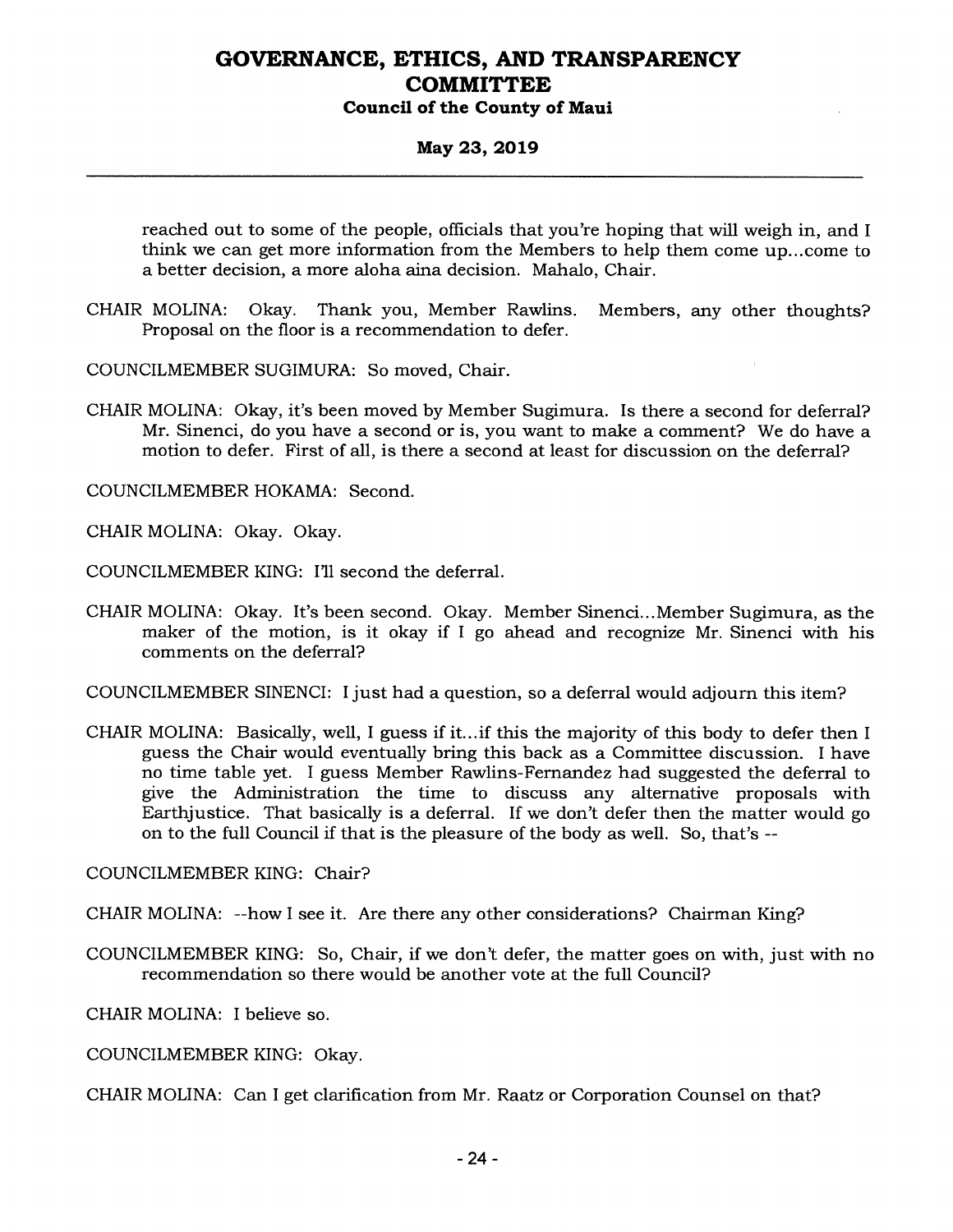### **May 23, 2019**

- MR. RAATZ: Thank you, Chair. It would need to be a vote of five Members in the affirmative for some recommendation to the Council. So, the way we get to the Council if there's still a deadlock would be a recommendation to have the Council discharge the Committee from further consideration of this matter. That would be the way to get it back to the Council, but you need five votes affirmatively to get a Committee report generated.
- COUNCILMEMBER KING: Okay. So, Chair, what would your...what is your preference as far as keeping it in Committee versus...
- CHAIR MOLINA: Personally I'd like to just move it on but again that's your call. I will yield to the body if that's the majority to defer. Again, the Administration I believe would also like to ask for the time to discuss this matter, but realize depending on what happens with that discussion and the Administration and the plaintiffs, more than likely we'd have to rehear this matter in Committee if that is the will of this body and the Chair.

COUNCILMEMBER SUGIMURA: So, Chair?

CHAIR MOLINA: Ms. Sugimura?

- COUNCILMEMBER SUGIMURA: So, based upon the discussions that we've had today throughout the entire day, if you could keep this item in your Committee so that we could bring it up and have a full discussion. I think that when we go through to Council and for us to have the kind of discussion we had today which I think it deserves is the wrong place. I think that if we...if you could keep it in your Committee and at the appropriate time, look at whatever is presented by the Administration and the other letters that people are saying they're going to gather then we could have a full discussion, but, you know, keep it... defer the item, keep it in your Committee and we can talk about it at the appropriate time.
- CHAIR MOLINA: Alright, thank you very much, Member Sugimura. Any other thoughts? Alright, that's a fair consideration. I guess for me it's like let's address this matter as expediently as we can; however, it's your pleasure to gather additional informational data to have an expanded discussion and also out of consideration for a proposal that the Administration has considered and discussing with the plaintiffs. I'm okay with that.

COUNCILMEMBER KING: Chair? So, I just wanted to ask...can I ask our counsel --

CHAIR MOLINA: Proceed, Chairman.

COUNCILMEMBER KING: --if we...just procedurally, so if we vote down the deferral and we have five votes to discharge it then it goes to Council? But if we don't have enough votes to defer it and then...and not enough votes for discharge it then what happens?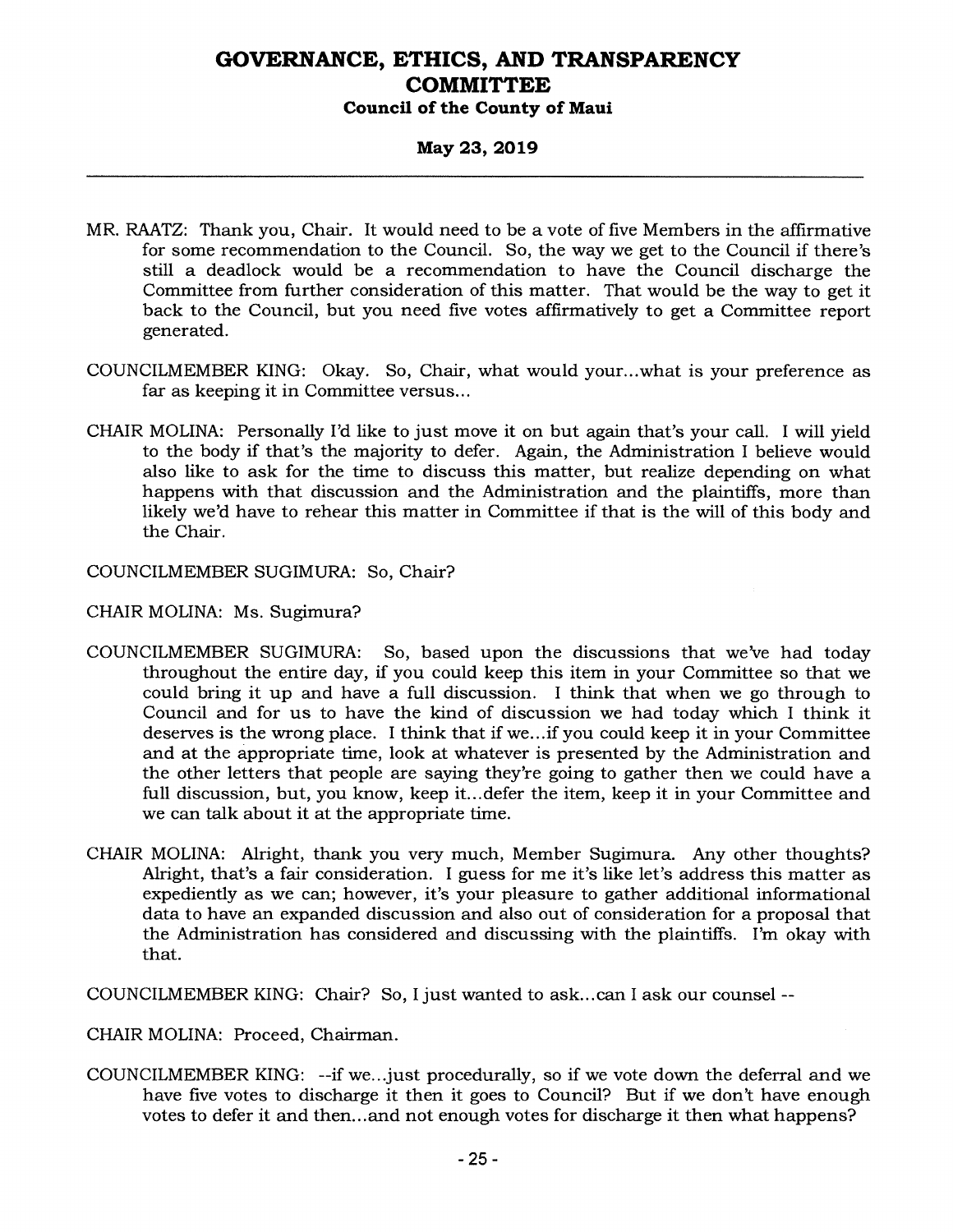### **May 23, 2019**

MR. RAATZ: The default action if there's not five votes to do anything would be deferral.

COUNCILMEMBER KING: Okay.

CHAIR MOLINA: Alright, so noted. You heard from Staff, so Staff has also concurred with because of the deadlock --

COUNCILMEMBER KING: Okay.

CHAIR MOLINA: --so I guess a --

COUNCILMEMBER KING: Chair?

CHAIR MOLINA: --deferral would be the most --

COUNCILMEMBER KING: So...

CHAIR MOLINA: --appropriate action.

COUNCILMEMBER KING: Okay. So, just based on that I think my preference would be, you know, to follow your recommendation and move into, to Council and have that discussion at Council. And, you know, we can do the same type of meeting, a special Council with just this one item so that it doesn't, you know, drag other items on and on. But, no, I think I'm in agreement with you, let's move it, let's discharge it from Committee and move it on. I don't think there's a whole lot to be gained by keeping it in Committee at this point, but --

CHAIR MOLINA: Okay.

COUNCILMEMBER KING: --leave it up to you.

CHAIR MOLINA: Members, Chair would like to take a recess to consult with Staff on a procedural matter. Meeting in recess subject to the call of the Chair. Members, please don't go anywhere. Meeting in recess. . . . *(gavel) . .* 

**RECESS: 5:13 p.m.** 

#### **RECONVENE: 5:15 p.m.**

CHAIR MOLINA: . . . *(gavel) . . .* The recessed GET meeting of May 20, 2019 is now back in session. It is about 5:15 p.m. on Thursday, May 23rd. What we have on the floor is a motion to defer the matter. There has been comments made by Chairman King about the possibility of discharging the Committee as well as an option for this Committee to consider and then take the matter to the full Council. However, in light of the request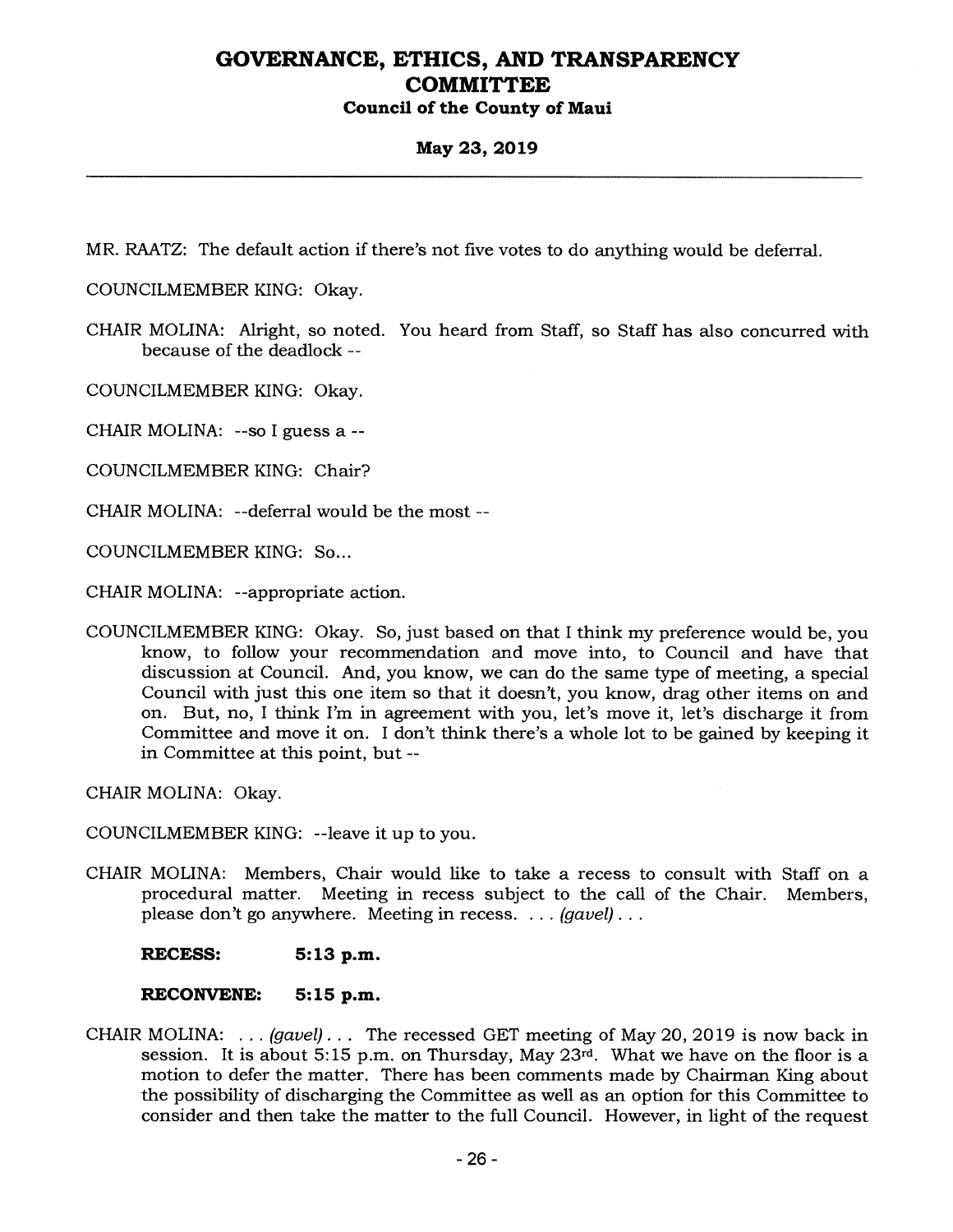#### **May 23, 2019**

to maybe further discuss a settlement with the, between the Administration and the plaintiffs, I am okay with that although like I said I'll put aside my personal, you know, preference for the sake of giving this matter every opportunity to be fully exhausted. And in the meantime we can await hopefully written statements from the EPA, Department of Health. And I too would prefer not to have... the work of any item that's discussed should be done in Committee. And no disrespect to the Council meeting, Madam Chair, you know, I think at Council primarily it's for decision making and not to have it expand into a committee meeting. So, the Chair will support a deferral. So, any other comments before the Chair calls for the vote for deferral? Seeing none, all those in favor of deferral, signify by saying "aye."

COUNCILMEMBER SUGIMURA: Aye.

CHAIR MOLINA: All those opposed?

COUNCILMEMBER SINENCI: No.

COUNCILMEMBER KING: No.

CHAIR MOLINA: Okay. Shall we do a roll call? Staff, the motion is to defer item GET-26.

MS. ESPELETA: Member Sinenci.

COUNCILMEMBER SINENCI: No.

MS. ESPELETA: Member King.

COUNCILMEMBER KING: No.

MS. ESPELETA: Member Rawlins-Fernandez.

VICE-CHAIR RAWLINS-FERNANDEZ: No.

MS. ESPELETA: Member Hokama.

COUNCILMEMBER HOKAMA: Aye.

MS. ESPELETA: Member Paltin.

COUNCILMEMBER PALTIN: No.

MS. ESPELETA: Member Sugimura.

COUNCILMEMBER SUGIMURA: Aye.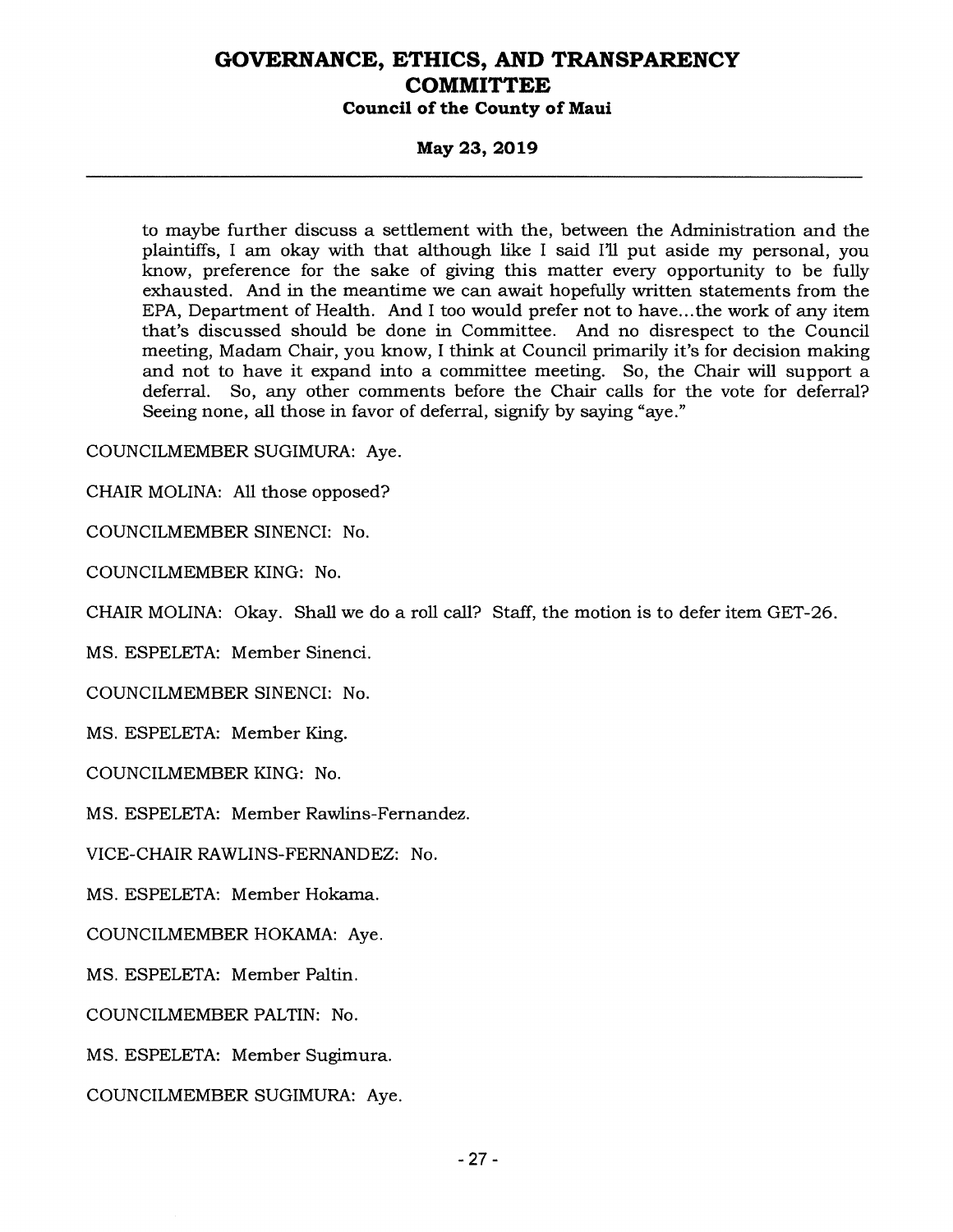### **May 23, 2019**

MS. ESPELETA: Member Kama.

COUNCILMEMBER KAMA: Yes.

MS. ESPELETA: Member Molina.

CHAIR MOLINA: Aye.

MS. ESPELETA: Member Alice Lee excused. The vote is four-four.

| VOTE: | AYES:           | Chair Molina, Councilmembers Hokama, Kama,<br>and Sugimura.                |
|-------|-----------------|----------------------------------------------------------------------------|
|       | <b>NOES:</b>    | Vice-Chair Rawlins-Fernandez, Councilmembers<br>King, Paltin, and Sinenci. |
|       | <b>ABSTAIN:</b> | None.                                                                      |
|       | <b>ABSENT:</b>  | None.                                                                      |
|       | EXC.:           | Councilmember Lee.                                                         |

#### **MOTION FAILS.**

COUNCILMEMBER HOKAMA: Chairman?

CHAIR MOLINA: Mr. Hokama?

COUNCILMEMBER HOKAMA: So, as stated by Mr. Raatz earlier, our practice is then since you cannot have a decision one way or another, it just gets deferred and stays on --

CHAIR MOLINA: Automatically deferred.

COUNCILMEMBER HOKAMA: --your master agenda, Chair.

CHAIR MOLINA: Okay. Since a consensus was not reached with five votes for the deferral then it is automatically deferred.

VICE-CHAIR RAWLINS-FERNANDEZ: Chair?

CHAIR MOLINA: Member Rawlins-Fernandez?

CHAIR MOLINA: Okay, Members, you heard it. We have a deadlock on deferral. Okay. What are our other considerations? Well, Chair will open the floor for consideration.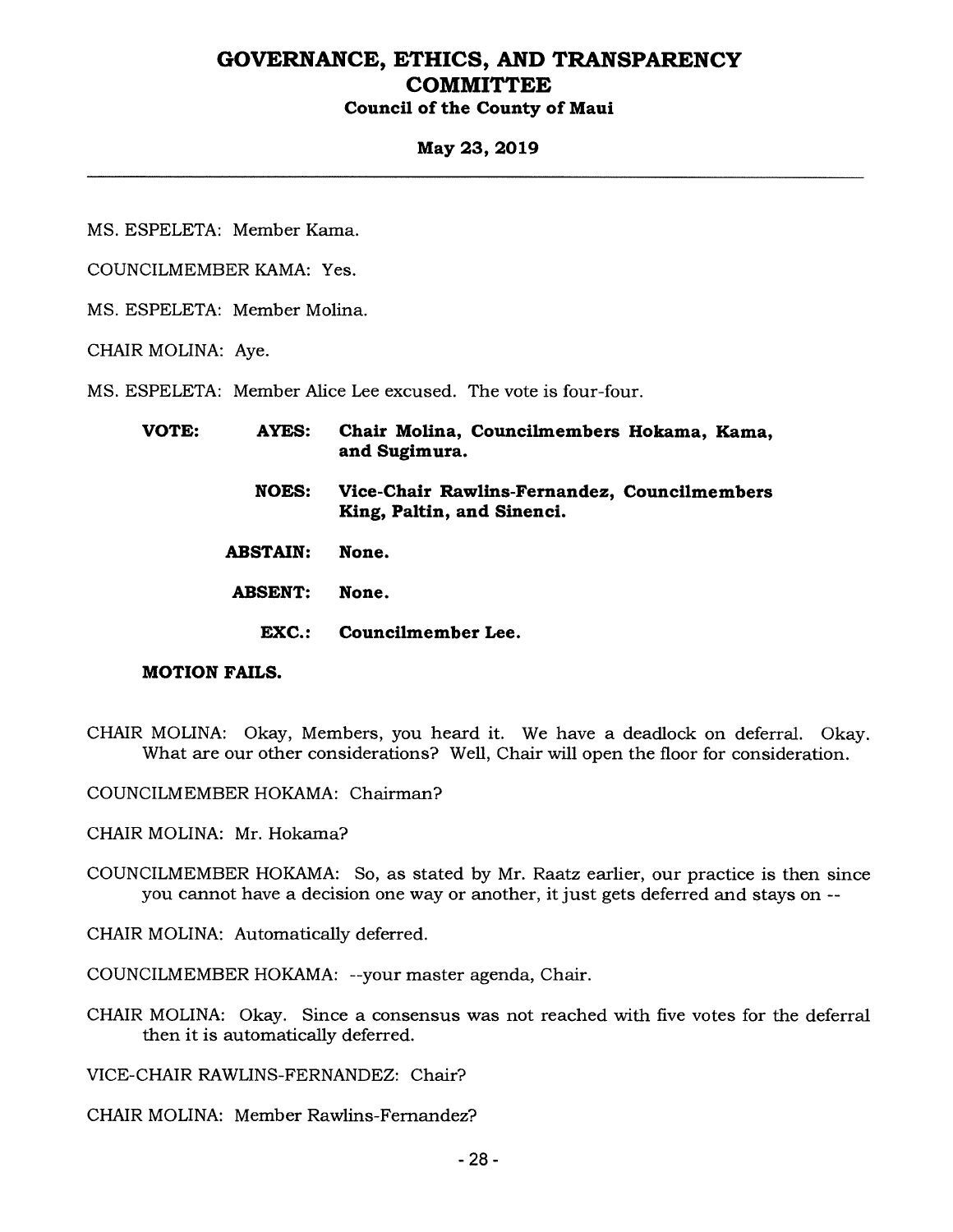### **May 23, 2019**

- VICE-CHAIR RAWLINS-FERNANDEZ: Just a point of clarification, so what Chair King was offering to do with bring it to the Council was to not include it as part of an entire agenda but to put it as like a special item like how we'll have for next week Tuesday's special Council meeting which will be our Budget.
- CHAIR MOLINA: Second and final reading.
- VICE-CHAIR RAWLINS-FERNANDEZ: Right. So, I believe that...I just wanted to provide that clarification in case Members were not completely clear on that. And I really appreciate that attempt to, you know, I know you have a plateful. So, you know, I think that attempt was to also lighten your burden. The GET Committee has a lot of work to do. So, I think that was the attempt and, you know, and then that way it's less work on you and taking up all this time on one item because I know there's a lot of items that we have to get to. So, I just was hoping that maybe that would provide additional clarification on what the, what that attempt to bring it to Council would do.
- CHAIR MOLINA: Thank you for your thoughtful remarks. Member Rawlins-Fernandez, you're a wonderful Vice-Chair. I appreciate it. Nonetheless, we have a split, or a non, no recommendation at four-four for deferral as well as a four-four on the proposed resolution to settle. So, with that being said, I guess we have no choice but to defer this matter since that has been the practice. I believe, is that in our rules as well, Mr. Raatz? That's stated anywhere?
- COUNCILMEMBER KING: Chair? Just for the record, can I make a motion to discharge to Council just so we can get that on the record? If that ends up being four-four as well then I think it's an automatic deferral.

CHAIR MOLINA: Okay. We had a motion --

VICE-CHAIR RAWLINS-FERNANDEZ: Second.

CHAIR MOLINA: --initially to defer. Mr. Hokama?

- COUNCILMEMBER HOKAMA: Only Council can discharge, Chairman.
- CHAIR MOLINA: Okay. All right. Mr. Hokama, as your experience as the former Council Chair. Any need for, Members, any need for clarification from Mr. Raatz? So, it can only be a motion for discharge can be made at Council?

COUNCILMEMBER KING: Is that...maybe we just get an opinion?

CHAIR MOLINA: Do you want to hear from Mr. Raatz? Mr. Raatz?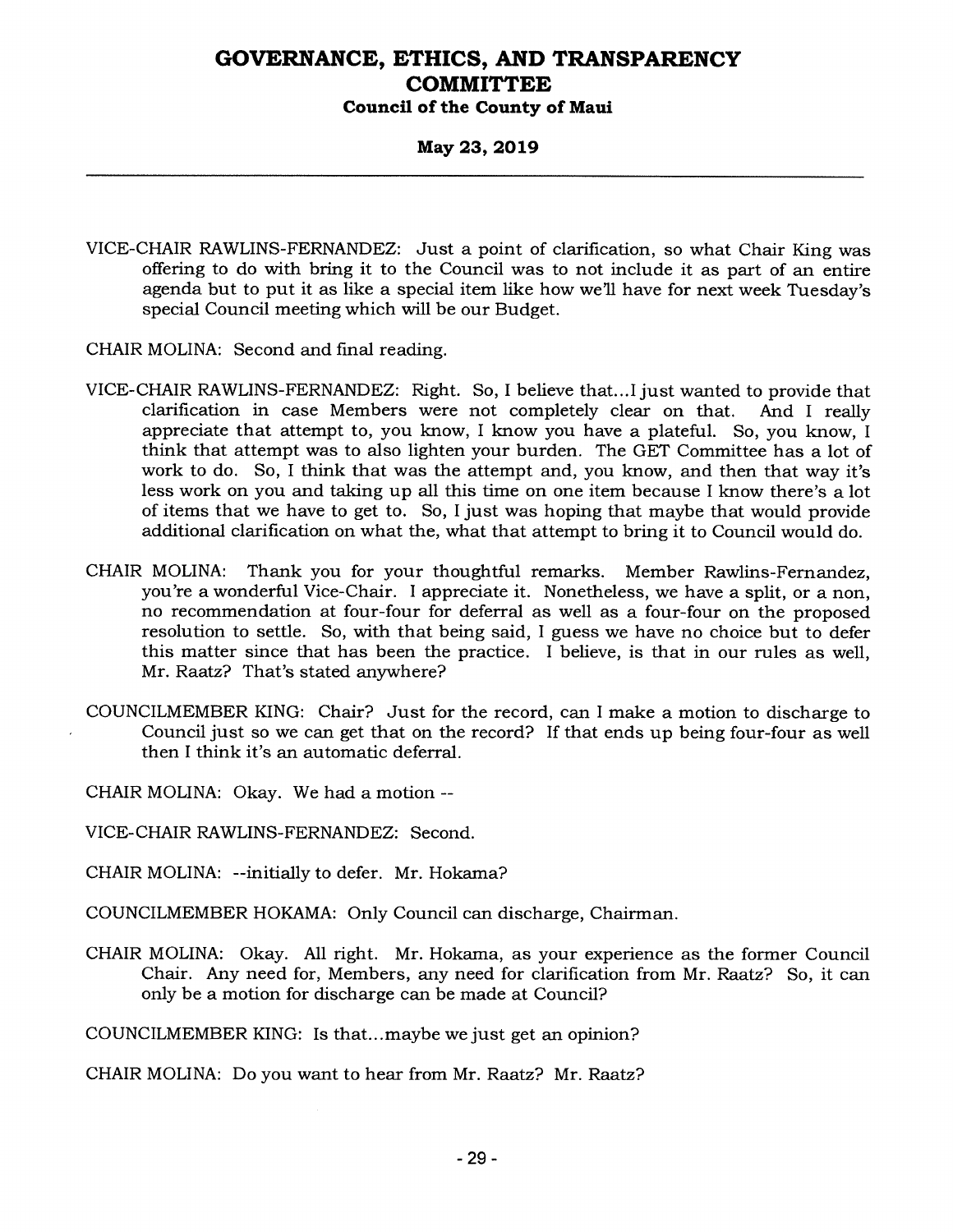### **May 23, 2019**

- MR. RAATZ: Thank you, Chair. Councilmember Hokama is correct that ultimately it's the Council's call on whether to discharge the Committee from further consideration, but the Committee could make a recommendation to be discharged. So, the Committee report would mention everything that was discussed today and the ultimate recommendation as opposed to adopting the resolution would be to request that the Council discharge the Committee from further consideration. And that...if that discharge request is approved by the Council then the Council would have authority over this matter again.
- CHAIR MOLINA: Okay, Members, you heard it. So, the recommendation is to...well, I guess Member King, you had proposed a motion so I take will you withdraw the motion or you still want to put it into play?
- COUNCILMEMBER KING: Well, Chair, if yourself, if you're not supportive of it we'll end up with four-four so I'll discharge the...
- CHAIR MOLINA: Alright, I guess I can say I'm glutton for more punishment I guess *. . . (inaudible). . .* Committee work. But thank you. But at least we've been very thorough with this matter and it's certainly a very highly important matter nationwide. So, Members, with that being said, we will defer GET item 26 based on the comments from Council Services as well. So, if there are no objections, we shall adjourn today's meeting. Member Rawlins-Fernandez before we adjourn.

#### **ACTION: DEFER.**

VICE-CHAIR RAWLINS-FERNANDEZ: Mahalo, Chair. I just, I wanted to really thank you for a job really well done. I know it was two full days on this one item and I believe you really gave it the justice that it deserved and fully vetting it and talking through all the issues. So, I just really wanted to commend you for doing a really good job at the today meeting. Thank you.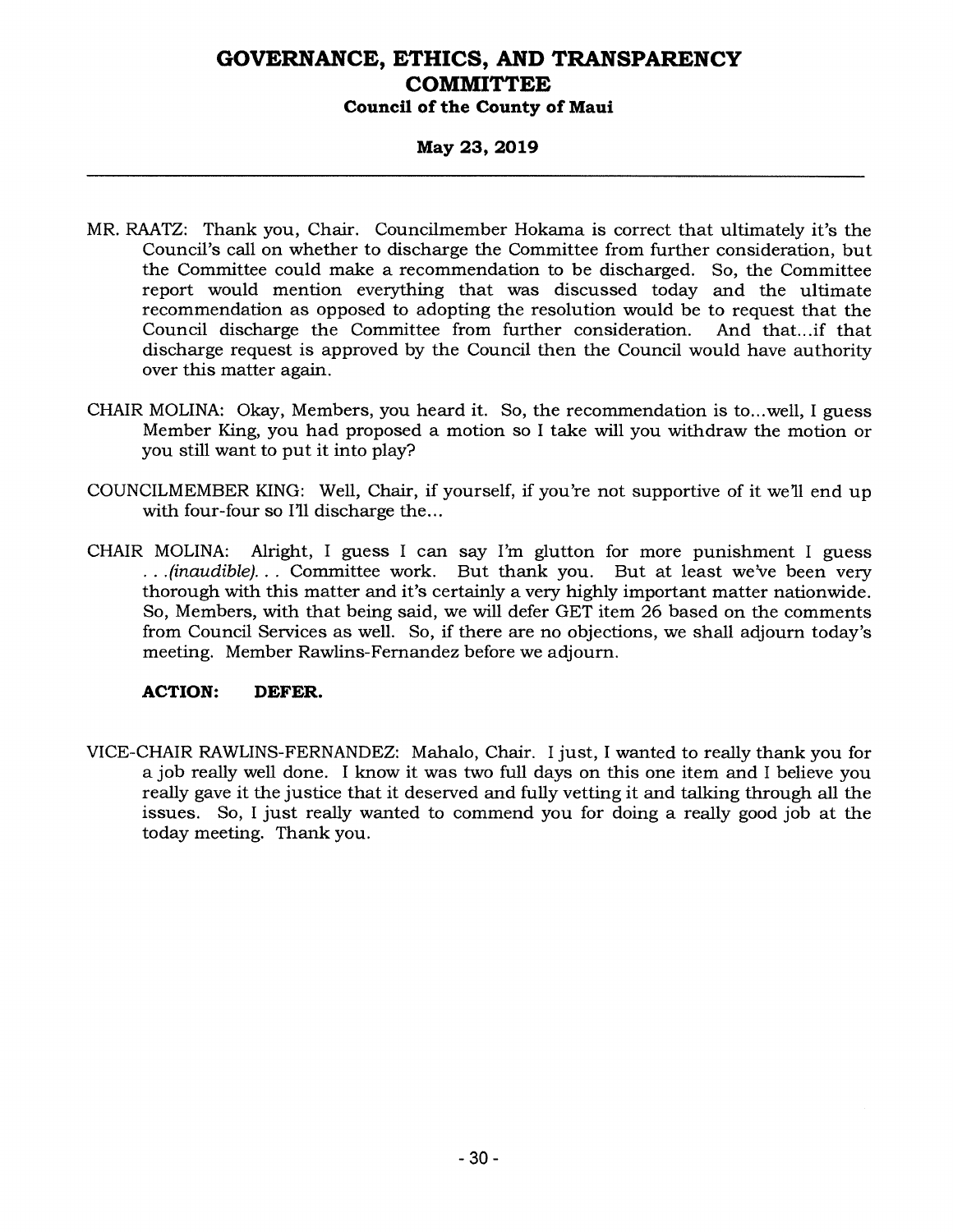### **May 23, 2019**

CHAIR MOLINA: And thank you, Member Rawlins-Fernandez. Credit should be shared with everyone. We've all done our part to make our various inquiries on this, but as the old TV saying goes "stay tuned." So, we will address this matter in Committee at some point this year. So, with that being said, the recessed GET meeting of May 20, 2019 is adjourned effective today, May 23, 2019. Meeting adjourned. . . . *(gavel) . . .* 

**ADJOURN: 5:22 p.m.** 

APPROVED BY:

M

MICHAEL J. MOLINA, Chair Governance, Ethics, and Transparency **Committee** 

get:min:190523r:ds Transcribed by: Daniel Schoenbeck